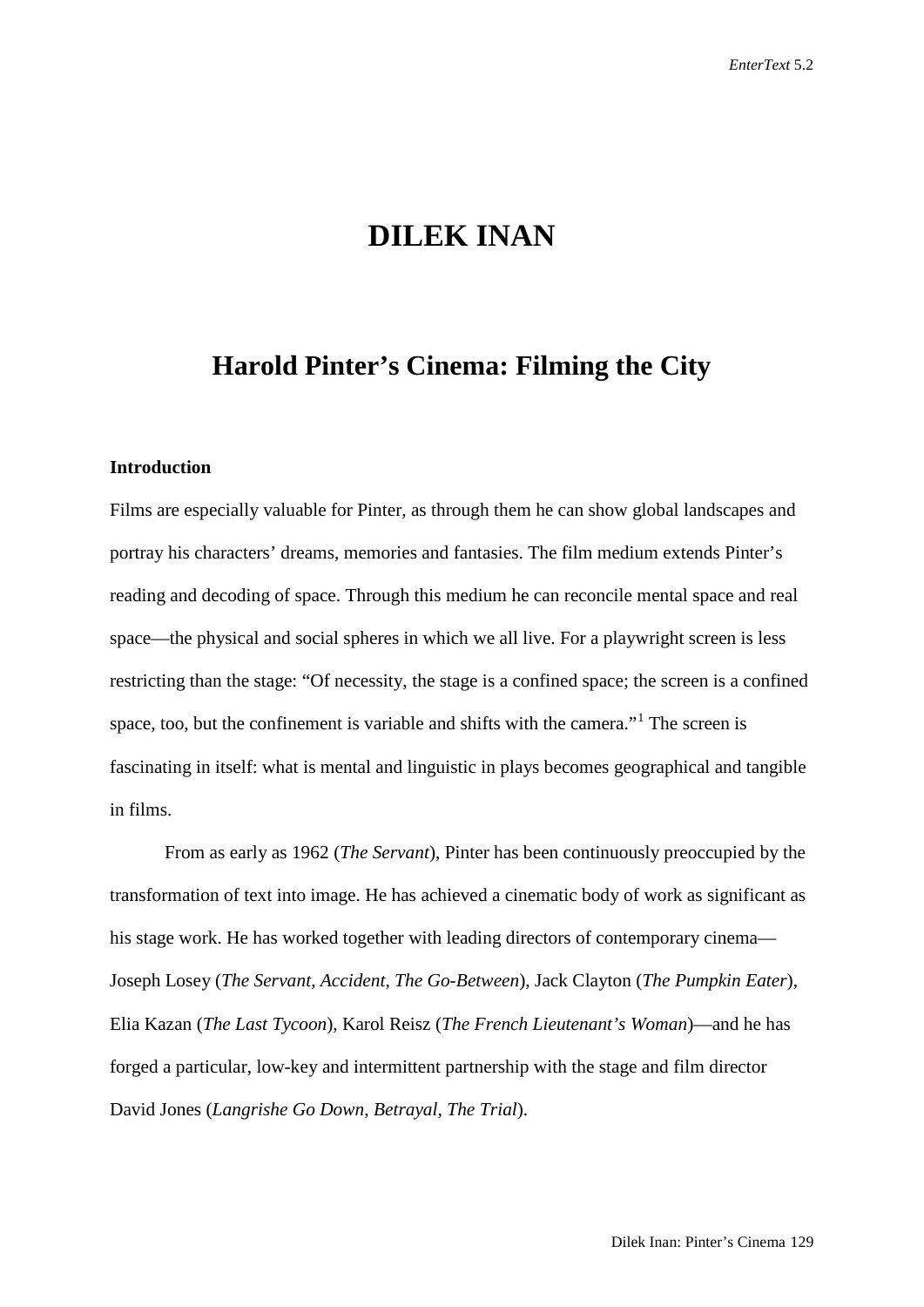This paper focuses on three film adaptations in particular for several reasons: as Pinter's political development advanced in the 1980s and 1990s, his status as world-renowned playwright, in a theatre that was increasingly looking towards the political arena, became clearer. Pinter concentrated heavily on cinema meanwhile. Thus he experimented and surveyed different subjects and explored notions of self-consciousness. He looked at other people's works to enrich ways to reflect his main concerns and re-explore his own roots. But critics and academics marked this period as Pinter's end as a writer, a setback in his career. Nevertheless, films gave an overview that supported and reflected his political concerns. His film-scripts fitted in very well with what he was trying to achieve, for films are more public work than plays. And also, speaking at a British Council conference at Cambridge in 1999, Pinter insisted that the film adaptations were "acts of the imagination on my part." Certainly he wrote fewer plays but instead he created several adaptations for the screen; and it is wrong to dismiss this as a second-class activity.

The three films in this study, *Reunion, The Comfort of Strangers* and *The Trial,* [2](#page-27-1) deal with the social problems of the time, and especially with the reality of metropolitan life. Pinter's screen versions retain some kind of literary sense especially when he chooses to depart from the source texts in order to visualise the urban environment. Additionally, his creative work was "about" tyranny abroad, but also about injustices at home and the ways Britain seemed to be changing morally. On the other hand, his plays make the actuality of this no-man's-land British and bourgeois. As his political convictions informed his whole output during the 1980s and 1990s, the foreign worlds, realities, imaginations and "other" cultures in these screenplays work as metaphors for Thatcher's Britain. All of Pinter's film-scripts are adaptations: he converts modernist monuments (Proust, Kafka) into the new medium; he adapts to make them popular, to make them public, so that a huge audience will share his ideas.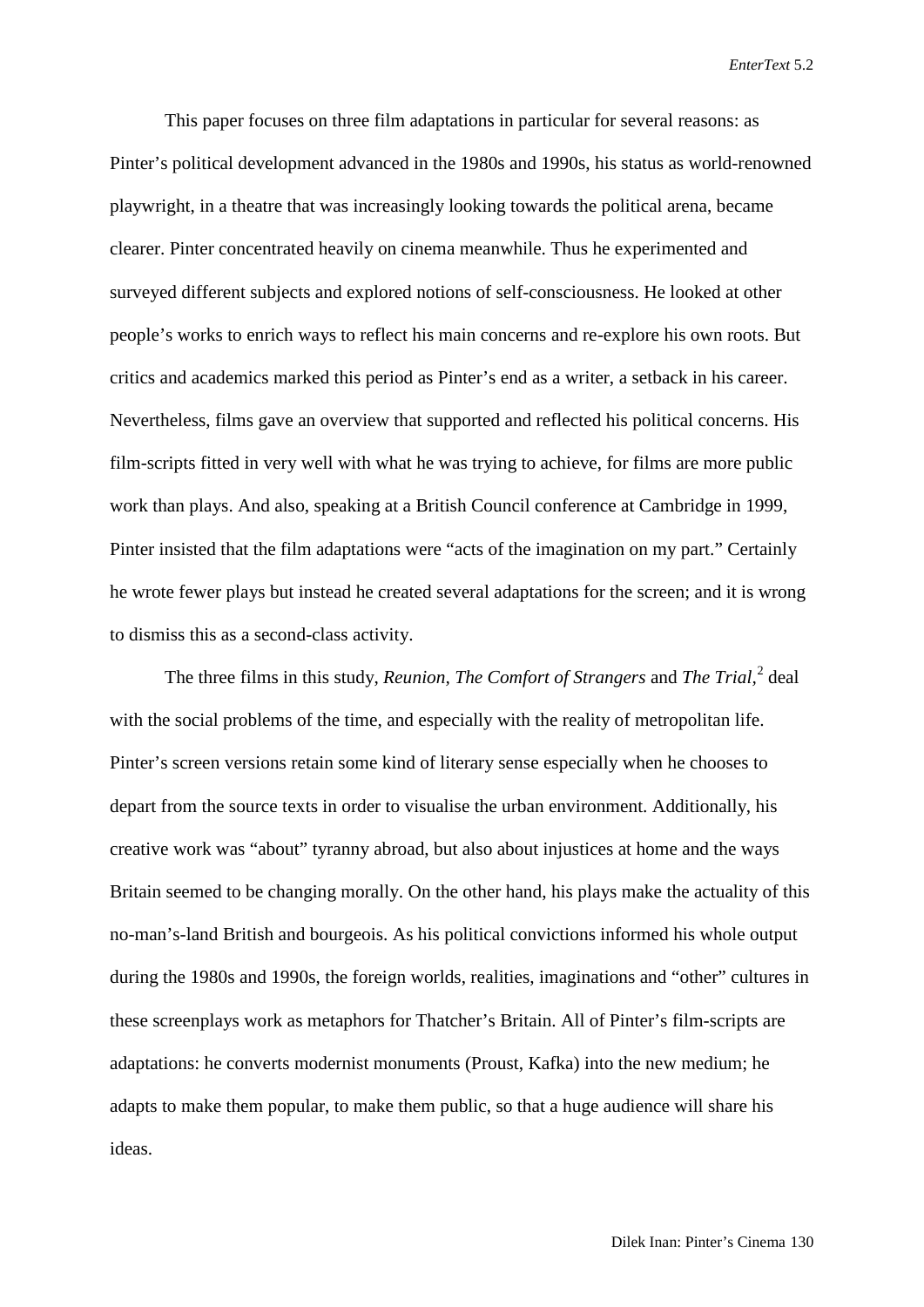#### *Reunion*

*Reunion* deals with a particular historical fact, the reality of metropolitan life in the decaying world of Stuttgart in Nazi Germany. Yet the scenario takes place in the protagonist's mind. His mental space shows the historical decomposition of the city and it becomes a real, physical sphere, which is implanted in every contemporary audience's mind. The film shows the city as an extension of the protagonist's own experience as a child; at present it is an alien place of his memories, the depositor of a frozen, historic past and a nauseating present.

*Reunion* was given a very limited release in the UK but, for the film critic Michael Ciment, "*Reunion* is Pinter at the top of his form."[3](#page-27-2) The German painter, Fred Uhlman's Holocaust story is about the friendship between two sixteen-year-old boys in the Stuttgart of 1932: Hans, the son of a Jewish doctor and Konradin, the heir to an old German aristocratic family. But at the beginning of the film Hans is introduced as the seventy-year-old Henry Strauss, a New York lawyer, who returns to Germany long after the war. Returning to Stuttgart, Hans's memories revive as he looks for his childhood home, where his parents gassed themselves out of despair in Nazi Germany. Henry is now a displaced person, a wandering outsider in the streets of Stuttgart. His memories decode the picturesque city of his childhood, which has, due to anti-Semitism, been transformed into an appalling landscape. He remembers the day he met Konradin von Lohenberg, who was then a new boy at school. Despite Konradin's reticence, the pair soon became inseparable friends. Along with the themes of passionate friendship, innocence and faith, the film stresses the early days of Nazism, in flashbacks. Despite the presence of brownshirts in the streets, Hans's father, who fought for Germany in World War I, believes there is no danger. But as the boys become more attached to each other and discover the beauty of the Black Forest, the excitement of their friendship is damaged by the poison of anti-Semitism.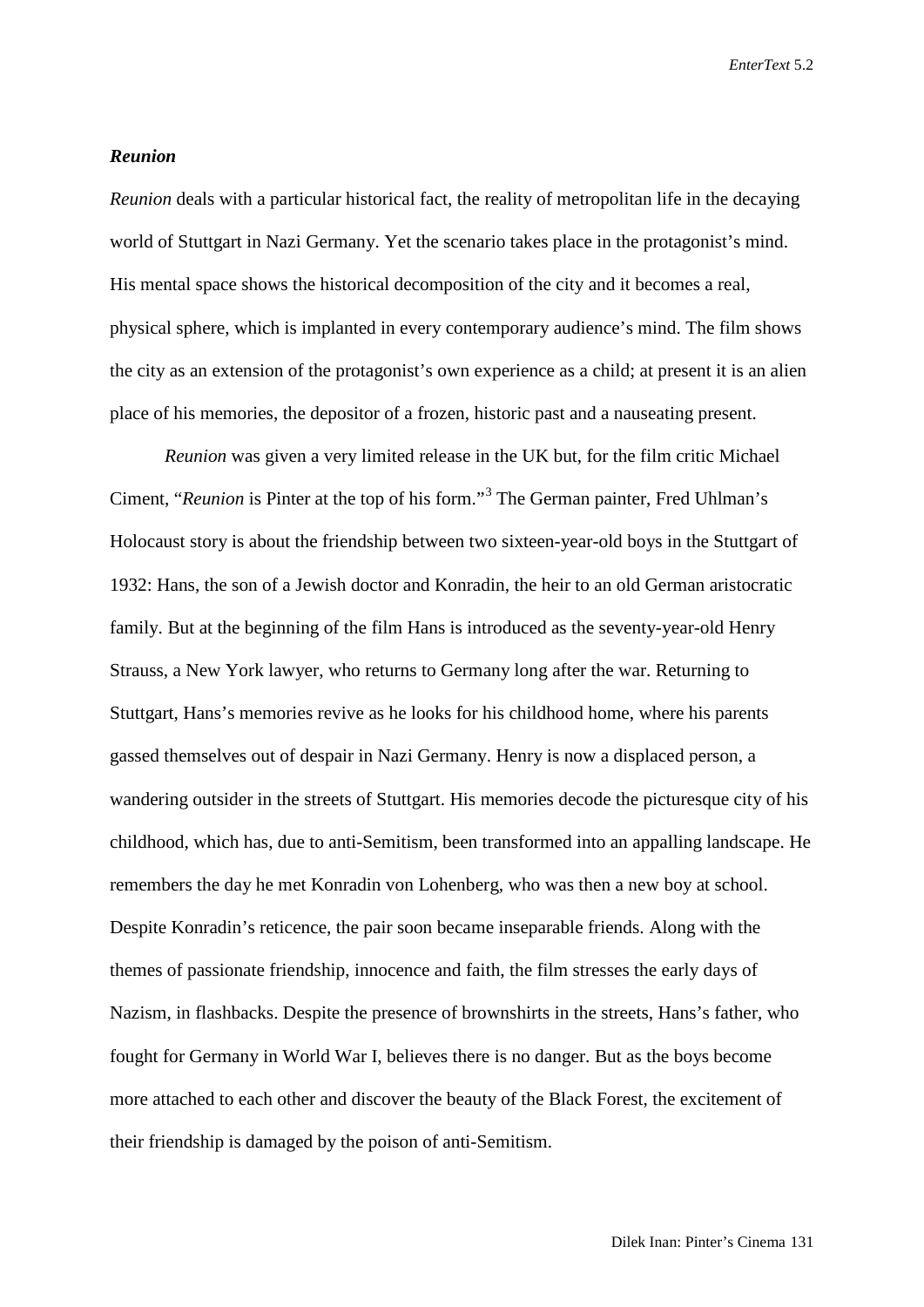The film starts in black and white: silent, short, sharp scenes which are familiar to any contemporary audience. A line of men accompanied by German guards in the prison yard, juxtaposed to hanging butcher's hooks in the execution room, foretell the film's subject visually and economically. Pinter believes that "The responsibility of a screenwriter in adapting a book is to find the visual focus and condensation."[4](#page-27-3) And he is aware that "the contemporary film audience has such an advanced vocabulary that you don't have to be ponderous."[5](#page-27-4) The camera moves in and out of several distinct spaces introducing different times from past and present. Pinter introduces the protagonist by using silent shots as the camera moves from a schoolroom in 1932 when Hans (Henry) was sixteen, to Central Park, in 1987, when he is seventy. These introductory scenes announce Pinter's approach to the film as a journey in time through the protagonist's memories as Henry associates himself with the city of his boyhood, and reunites with it. The seventy-year-old Henry has believed all his life that he was betrayed by his best friend, Konradin, who chose to enter the Nazi Party while Henry's parents sent him to his uncle in New York for his safety. However, when Henry goes back to Germany after fifty-five years, he discovers a different truth, that finally his friend was not disloyal to him because Konradin was executed for his involvement "in the plot against Hitler" (99). This cathartic moment of discovery is accompanied by the very same initial images that introduced the audience to the execution room with the butcher's hooks. This is the moment when the audience sees that the introductory, short, silent shots map the final scene. The execution room—first peopled by a line of men and a tall man in SS uniform, then finally unpeopled—may visually work as a metaphor for "what is left of the Nazi past," which, as Pinter emphasised, "can't be erased so easily."<sup>[6](#page-27-5)</sup> Through his protagonist's memories, Pinter is unfolding and defrosting the frozen, historic past. His images are made to speak for themselves; in writing films he sees things "very concretely, very practically.… The thing has to make sense visually, otherwise it is not going to be there on the page."<sup>[7](#page-27-6)</sup> Thus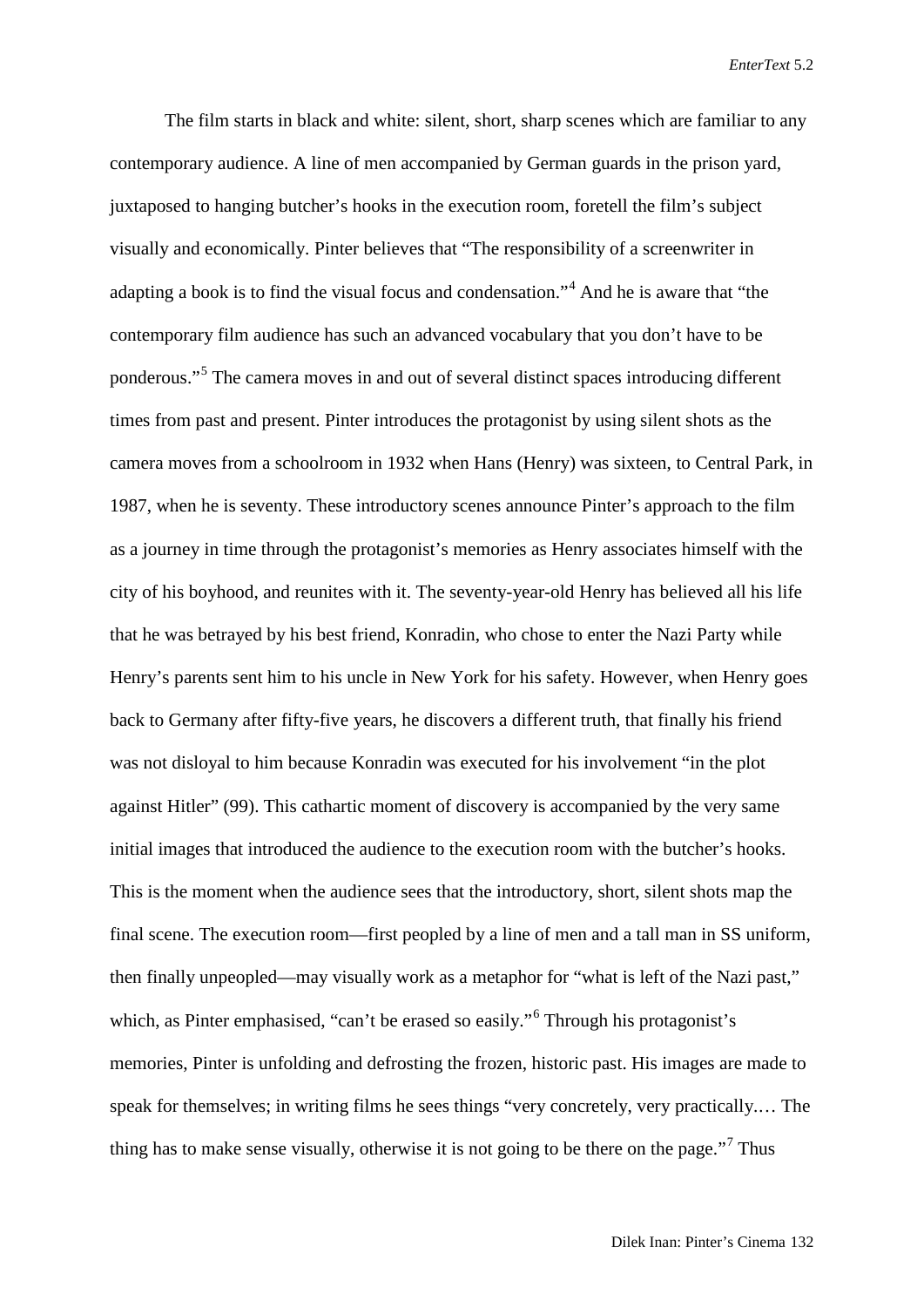Pinter's repeated image of hanging butcher's hooks works as an absolute and a concrete reminder of the idea that "the same attitudes and denials which made 1932 possible are all too present [today]."[8](#page-27-7)

The initial silent fragments of the past are cut off by the barking dogs and other sounds of Central Park. We switch from Henry's conscience to Henry himself, "sitting on a park bench, looking into space" (55). This park scene, in which his little granddaughter Alex is frightened by the dogs when she is in his care, makes clear that he has never stopped thinking about his past and his childhood friend, Konradin; his icy and distant past has continuously been active in his mind: he tells his daughter that he blames himself for Alex's shock in the park because "It's just that I was…my mind was…I wasn't paying attention" (56).

Although his daughter does not see the point of his pilgrimage to Germany, Henry feels he has to "take care of this…thing" (57). Pinter sets out the protagonist's objective very early in the film, making it also a quest for the audience. Pinter said, "The most important decision Jerry (the director) and I made—which affected the whole structure of the film—was to bring the man back to Germany. The book has no such thing."<sup>[9](#page-27-8)</sup> Henry's return to Germany shows his magnetic attraction towards the city of his mind, he re-associates and reunites with it, and investigates his past experiences.

As in *The Go-Between*, but to completely different effect, the present and past are intermingled. The past catches up with the present in the form of silent shots in present time. As Henry gets ready for the airport, the image of "*HANS swinging on horizontal bar*" from fifty-five years ago appears as a silent flashback (57). Similarly, a present-time check-in scene at Kennedy airport is followed by another past-time, silent shot, which presents his "*FATHER in officer's uniform with sword and Iron Cross standing next to a Nazi*" (58). After so many years he arrives at Stuttgart as a newcomer. In his hotel room, Henry feels the traces of the traumatic past intensely: a television programme about acting is interrupted by the screaming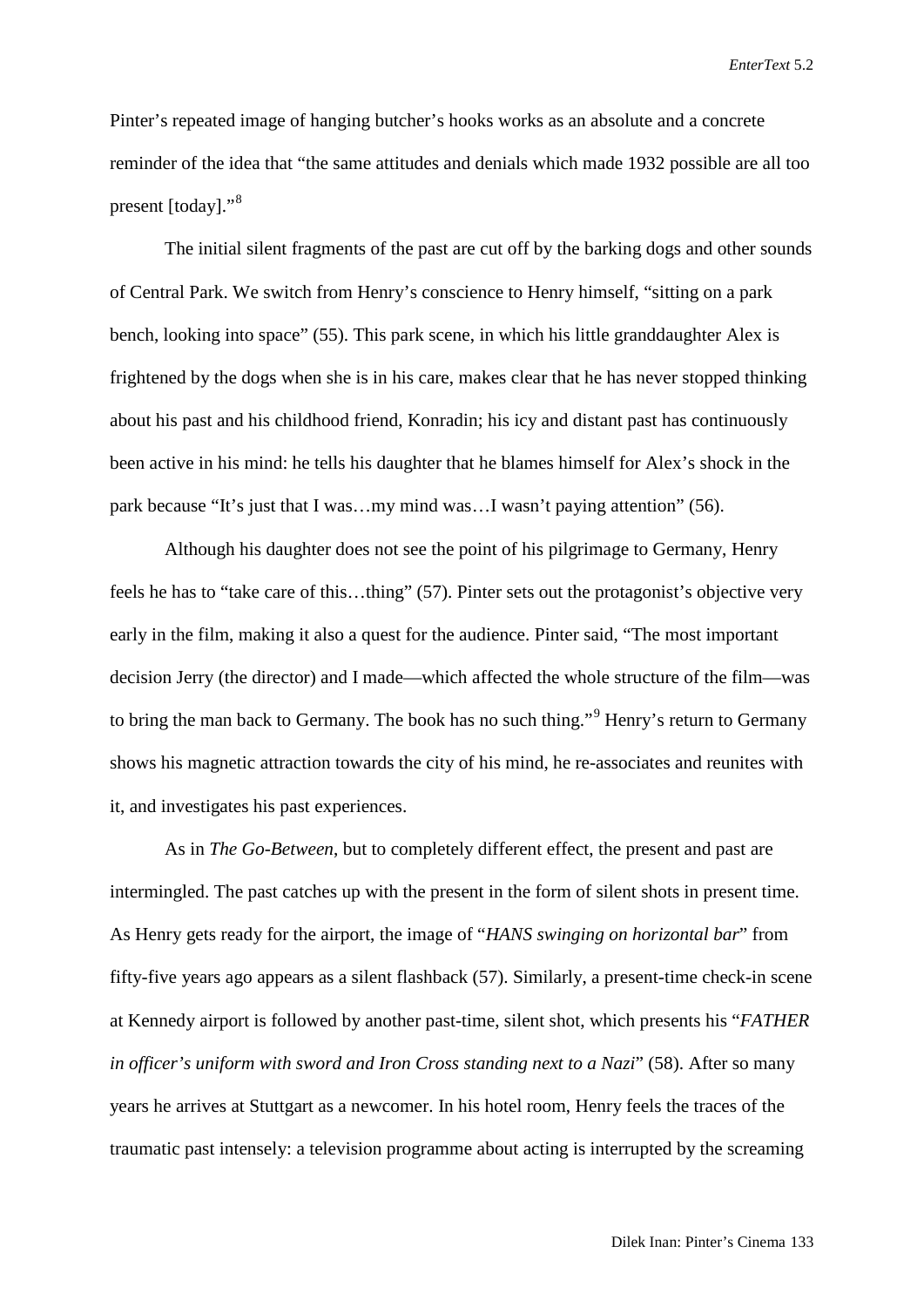voice of Judge Freisler, a Nazi supporter, who in 1944 sentenced to death the German officers involved in the Hitler assassination attempt. The television presenter asks whether Freisler is acting the part of a cruel and sadistic judge, or if he is real. Henry switches off the television set abruptly, showing the unbearable fact that for him the past still haunts the daily life of Germany. This television programme stresses the present voyeurism in the German media: German people are now voyeurs, watching their own history which once participated actively in the most horrible atrocity.

This is followed by a scene in a hotel bar, which causes the old man's heart to sink again; a Japanese businessman tells him about a company developing superconductors to revolutionise electronics: "They're going to change the world. Automobiles will run on electric magnets. Pollution will be finished. It will be a beautiful new, clean world.… We're going to save the damn world and we're going to make a lot of damn money" (60). The same bond between profit and keeping the world "clean" is seen in Pinter's own play, *The New World Order*.

Modern Stuttgart is portrayed through Henry's eyes, as he strolls in the streets:

## HENRY *walking through the arcade. He passes a shop window containing guns of all sizes. A tramp sits on a doorstep shouting. He looks across the arcade at a McDonald's hamburger restaurant. A group of punks eating* (60).

The scene is an emblem of civilisation and its discontents: on one hand are those, the businessmen, making a lot of money, on the other there are the homeless. Aggression, poverty and corporate capitalism are inseparable.

The film moves back to explore the boys' relationship and discover in detail the nucleus of the trauma which Henry has been carrying for fifty-five years. The director, Schatzberg, mentioned that the film expresses "through the friendship of two young boys, all the anguish of a tormented period."[10](#page-27-9) Pinter's careful approach to the book and the task of selection highlight a schizophrenia in the German soul which has caused perhaps the most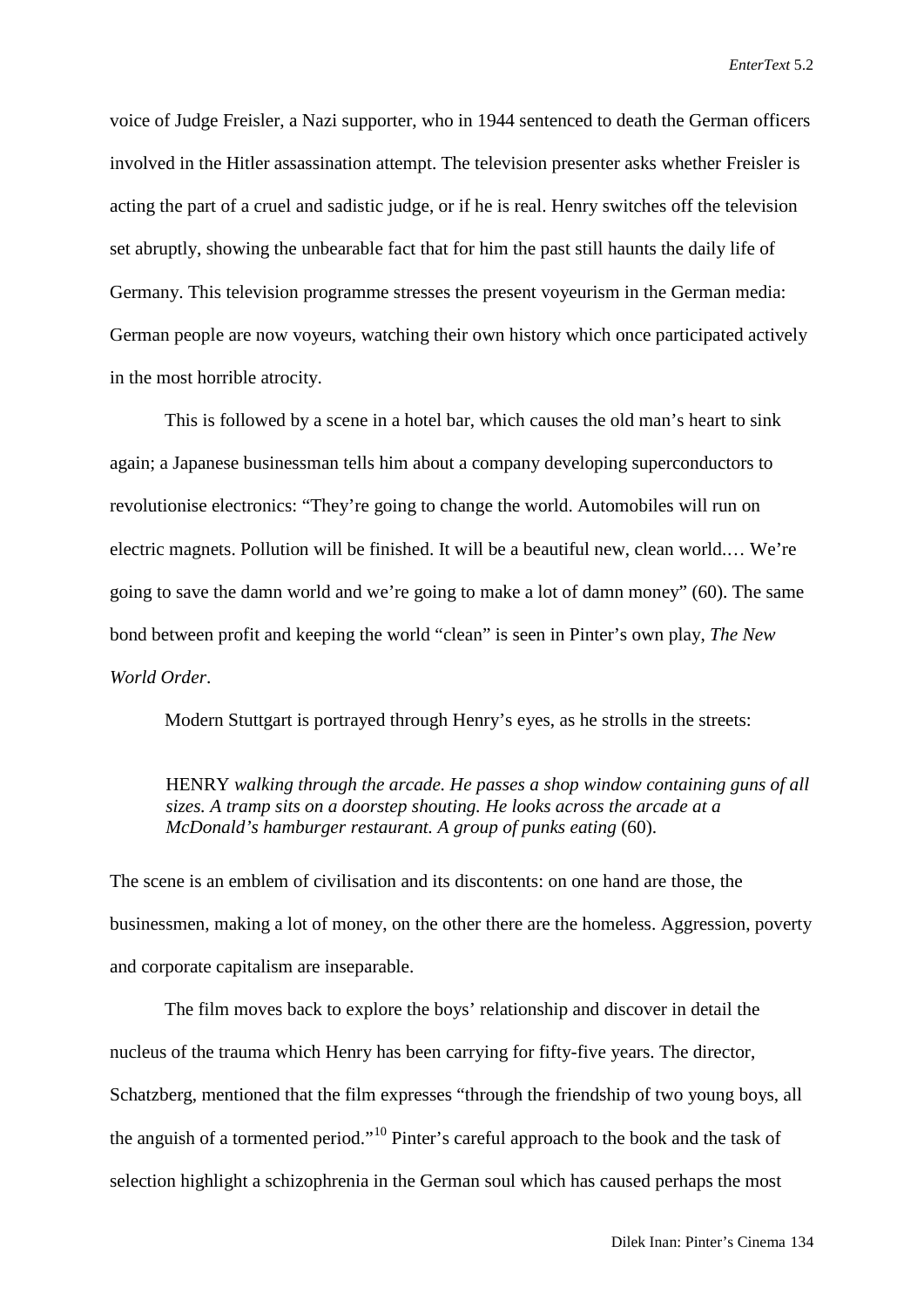divisive and agonising break in human history. Hans's description of *Hamlet* outlines the causes of this split effectively and metaphorically:

Hamlet is a classic example of schizophrenia, of split personality. On the one hand, he laments the deterioration of civilised values, the decline in standards, the breakdown of moral systems, the failure of the state - and on the other hand he treats people like rubbish, kills Polonius without a sign of remorse, is vicious to his mother, drives Ophelia crazy, coldly sends Rosencrantz and Guildenstern to their deaths. The great Sigmund Freud would describe this as a classic case of schizophrenia (66).

Pinter returns to the concept of social schizophrenia when Hans's father describes himself as "proud to be a Jew—but I'm also proud to be a German!" (69).

As the son of an ambassador, Konradin has lived in several countries but thinks the beauty of Germany is unbeatable. Hans's mother agrees— "We do live in a very beautiful country. You should both...see as much of it as possible" (71)—and encourages the boys to cycle into the Black Forest where they are amazed by the beauty of a castle and agree that Germany "is the most beautiful country in the world" (73). But the innocent realm of childhood friendship, admiration of natural space and talk about their sexual desires, is dominated by a larger fact: a Nazi truck, pasting Nazi posters on the walls, is an index of forthcoming tyranny. The charms of the German pastoral scene are disturbed by the bustle of the city as "A truck drives into the square carrying SS troopers. They get out and begin to paste Nazi posters on the walls" (74). Hans and Konradin watch this as uninvolved spectators while their idyllic pastoral is eventually being colonised by the authoritarian metropolis: "Gradually, from the street, sounds of martial music through a loudspeaker, shouting, marching feet" (74).

In transforming the novel for the screen, Pinter said "avoiding sentimentality"<sup>[11](#page-27-10)</sup> was the main issue. Consistently, the film moves from the sentimentality of "friendship" to a shocking reality that gradually infects the nation. While Hans's father believes that Hitler is "a temporary illness—like measles.… This is the land of Goethe, of Schiller, of Beethoven!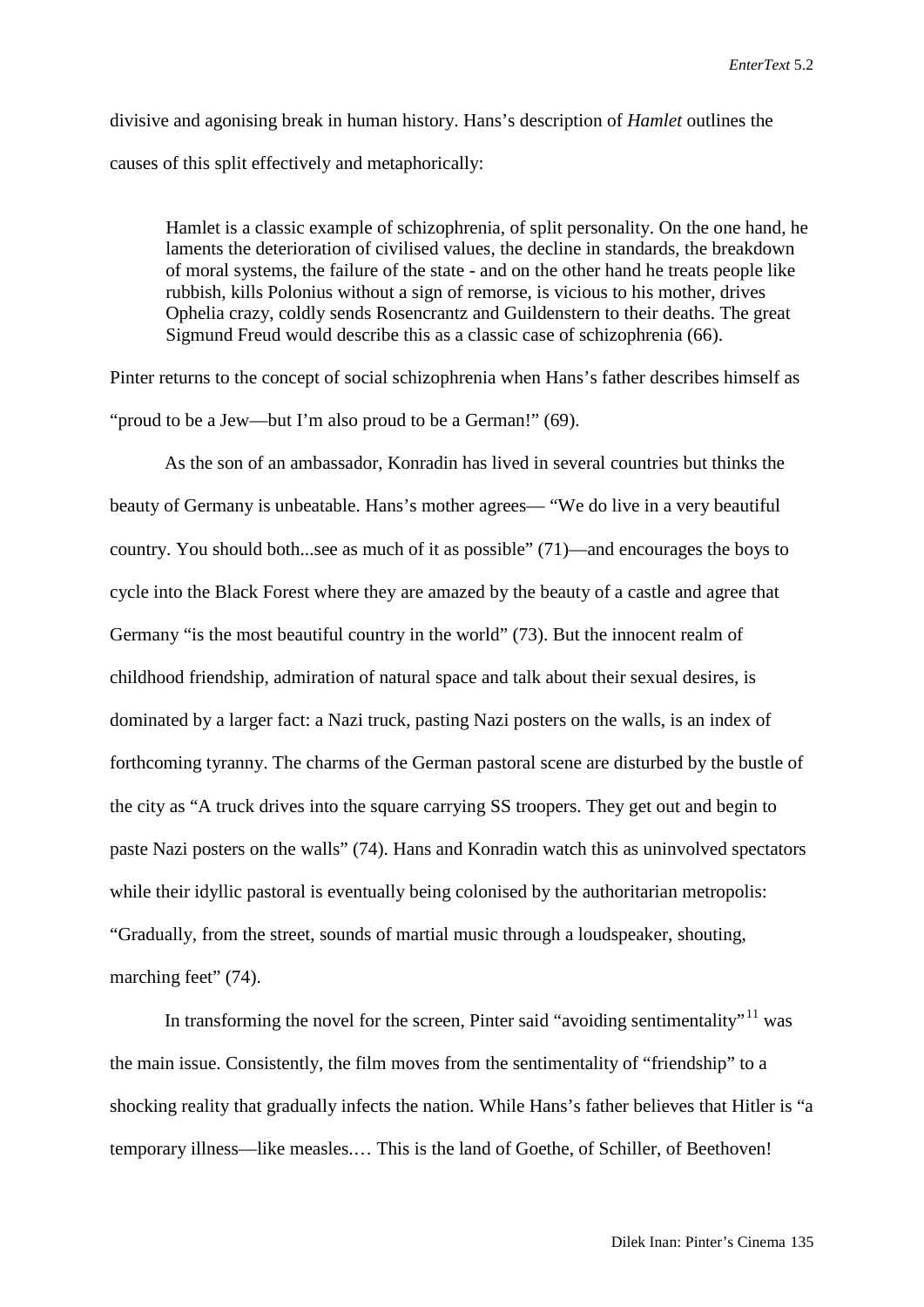They're not going to fall for that rubbish" (69), the "temporary illness" grows into a rapidlyspreading tumour; in Pinter's words: "it is the conviction and the apparent innocence, which are so alarming."<sup>[12](#page-27-11)</sup> Gertrude, Konradin's cousin, admires the Hitler Youth and is thrilled by the "new spirit in Germany. You feel it everywhere. I think they have the good of Germany at heart. I really do. So does Daddy. And Mummy" (78).

Another example of this disease is seen at the opera, where Hans spots Konradin and his parents. Konradin has to avoid him, because his mother hates Jews and he does not want her to insult his friend. The boys depart as the summer holiday starts; they have promised to stay friends, and Konradin insists they must not allow "all this—to spoil our friendship" (86), but when the new school term begins, they are introduced to a new history teacher, Herr Pompetski, who talks about the history that is about to be made by the election of The National Socialist Party. He warns the children against an "evil destructive force" which is "undermining our morals and poisoning our national heritage" (87). The trauma increases rapidly: while the Nazis whip up anti-Semitism, Hans is bullied by his class-mates, and this is when his father decides to send him to America. At the farewell, Konradin appears infected by the new German state in another powerful example of the "split personality." He tells Hans, "But the fact is we want a new Germany and we're going to get it.… Listen, I believe in Hitler … he has true passion. I think that he can save our country. He's our only hope" (90). Feeling betrayed, Hans leaves for New York.

The great theme of the Jews' plight under the Nazis—to which Pinter alluded so darkly and unconventionally in *The Birthday Party*, *The Hothouse*, and *Ashes to Ashes* is here constructed through the framework of a passionate friendship. With Pinter determined to avoid sentimentality, *Reunion* achieves its goal of portraying the destructive effect of dictatorship on human relationships. Pinter said,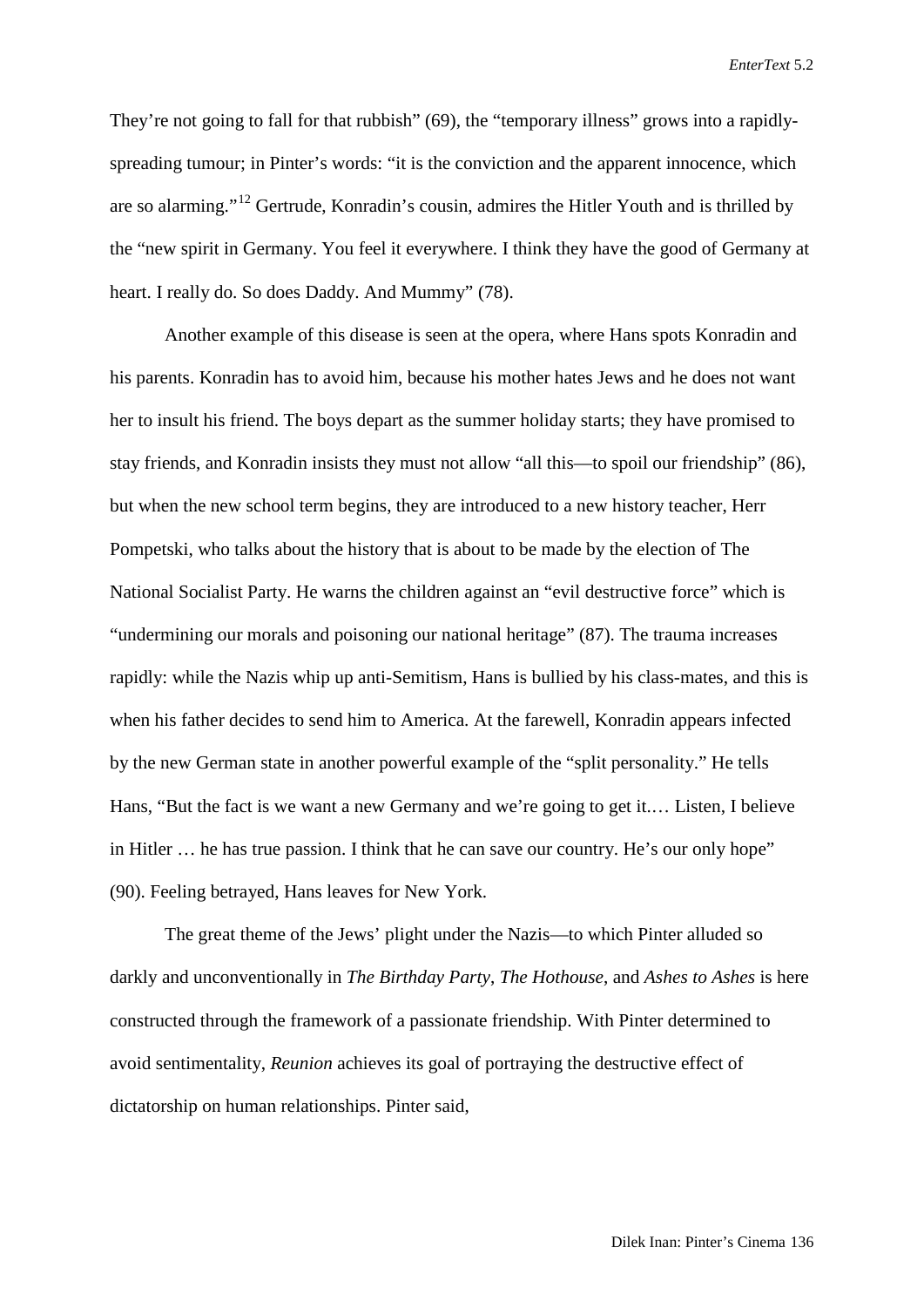What is left of the Nazi past is tangible in some respects, shadowy in others, possible in yet other respects, or simply non-existent among some of the young. But on the whole, I don't think they have really managed to overthrow the past. Because...it's probably the *strongest* imaginable in its impact on the consciousness of the people. No wonder it can't be erased so easily.<sup>[13](#page-27-12)</sup>

*Reunion*, a political remake of *The Go-Between*, recalls his classic scripts of the 1960s for director Joseph Losey in its play of time and space. The bold narrative expresses what Europe still feels as Hans says, "My wounds have not healed and to be reminded of Germany is to have salt rubbed into them." Pinter used similar methods in his screenplays for *The Go-Between*, and *The Proust Screenplay*, in which the protagonist travelled in the fluidity of space and time through fragmented, unchronological memories. Pinter said, "The correlations —the interaction between the past and the present—were very demanding. Writing *Reunion* and trying to find the right punctuation and shape, I felt in my mind 30 years old again."<sup>[14](#page-27-13)</sup> "The past is a foreign country," but as Pinter has become a consciously global writer, he has introduced global landscapes to his films—other imaginations, other realities, other worlds. Speaking of *Reunion*, he said that Stuttgart in 1932 "is another world whether you are speaking English, German or whatever."<sup>[15](#page-27-14)</sup>

Translating a disturbing notion of otherness, his 1980s films picture "real" places (especially in *Comfort of Strangers* and *The Trial*) as metaphors for Thatcher's Britain and a new changing image of England. In *Reunion*, Pinter televises the past through the present. His adaptation works especially well because it relates to the physical memory of his own childhood. Like his protagonist, he has been fascinated by Nazi Germany. He has read a lot about Nazi Germany, including a biography of Heidegger, who "was a Nazi" and "became a Nazi apologist," and a biography of Wittgenstein.[16](#page-27-15) The issues Pinter displays in *Reunion* might no longer have the cultural significance and historical position they did then, but this film is about another ruin in which Pinter searches for a glimpse of the redemption of humankind.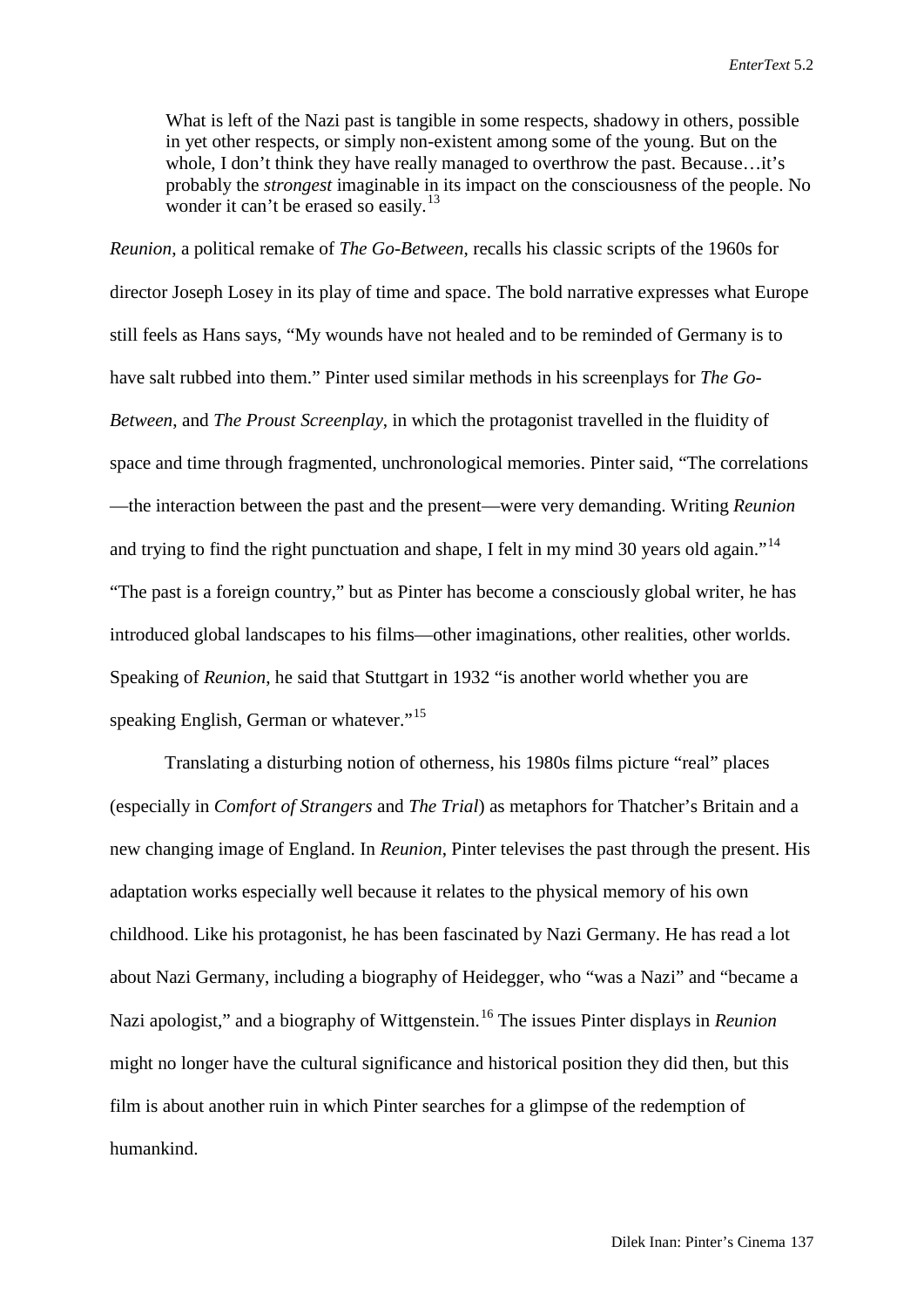### *The Comfort of Strangers***: Death in Venice**

Pinter's adaptations of *Reunion* and *The Comfort of Strangers* should be read in relation to what he has written against: a culture of intolerance and oppression—the barbaric side of modernity. *The Comfort of Strangers* is another script that is infected with the catastrophe and corruption of fascism. *Reunion* shows a lived experience, the tangible atrocities in a foreign city, which relate to Pinter's own physical memory. *The Comfort of Strangers*, his screen treatment of Ian McEwan's novel, too, translates a disturbing notion of "otherness," another alien place of the characters' dreams and memories, but this time Pinter interprets the "other" foreign city as identical with Britain in the 1980s. The film shows the horrors of the "other" but also being the "same" as the other, which is more terrifying.

Between the publication of the novel (1981) and the film (1990), the United Kingdom had undergone political changes that affected, utterly, Pinter's view of contemporary politics and play-writing. The connection between various fascist structures and impulses and the current situation in Britain appears even more clearly in his film-scripts. In just the same way, in *Reunion*, Pinter added lines to the Nazi schoolteacher's speech to evoke the disciplinarianism of Thatcher's government—"We will have order in this country," he says, "and I shall have order in this school" (88)—and by using the history of 1930s Germany, he drew attention to the threat of authoritarianism in Britain. In *Reunion*, the beauty of the Black Forest is challenged by the ugliness of anti-Semitism; space and nature are tainted by the disease of anti-Semitism. Similarly, the allure of Venice in *The Comfort of Strangers* is ruined by a figure who has become a broken product of a patriarchal, authoritarian society.

Pinter develops such images to analyse and criticise the dogmatic values in a patriarchal society, the horror of fascism, through Robert's narrative mental landscape,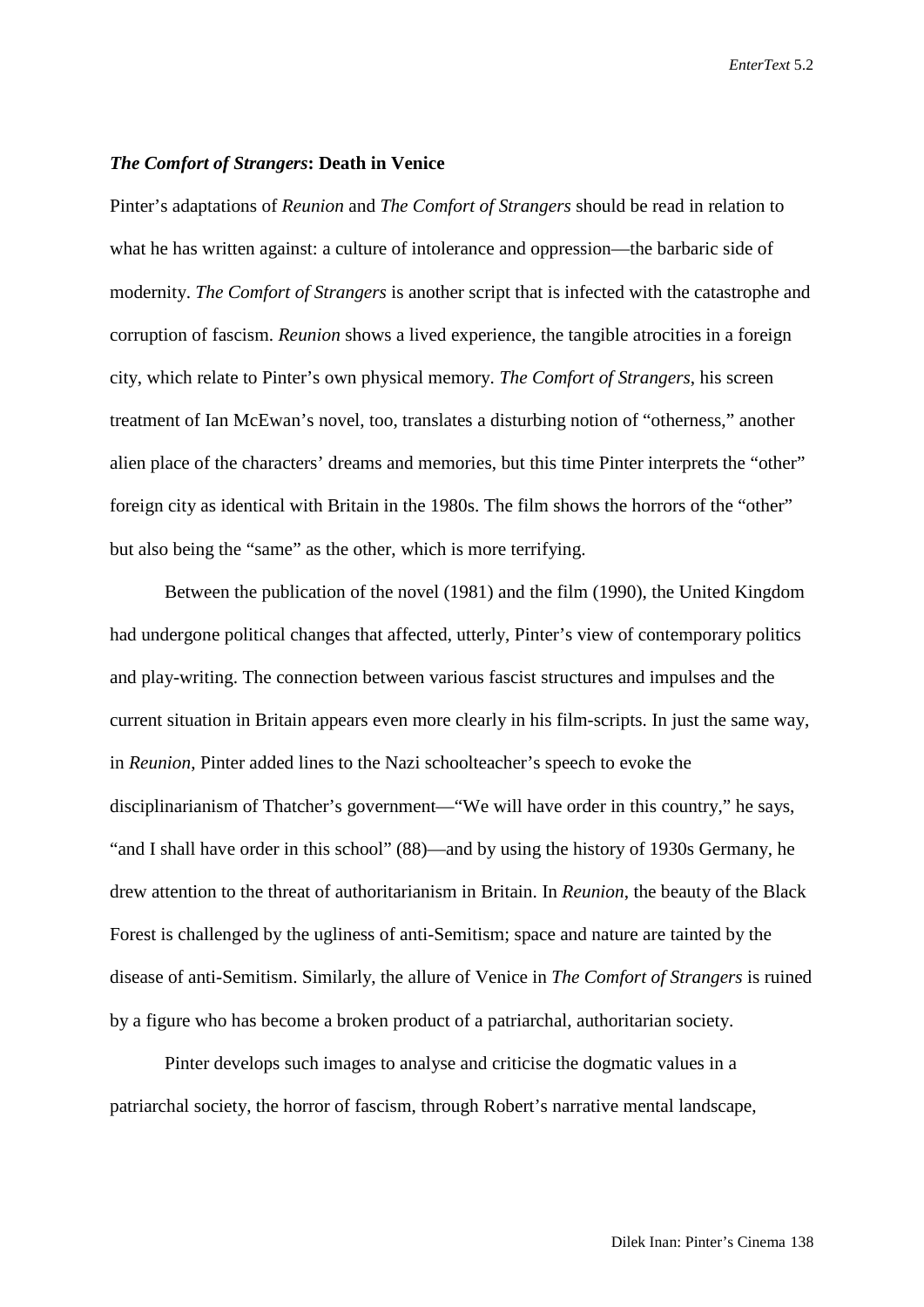dominated and colonised by the Father Figure. Pinter's seizure of Robert's narrative voiceover at the start refers to a masculine world which is in conflict with itself:

My father was a very big man. All his life he wore a black moustache. When it turned grey he used a little brush to keep it black, such as ladies use for their eyes. Mascara. *Pause*. Everyone was afraid of him. My mother, my four sisters. At the dining-table you could not speak unless spoken to first by my father. *Pause*. But he loved me. I was his favourite (3).

The influence of fathers on sons and the connection between patriarchy and political absolutism are the central concerns of *The Comfort of Strangers*. Initially, the camera draws the attention to miscellaneous objects, the collected accessories—"dark oil paintings, carved and polished mahogany cabinets, two grandfather clocks, stuffed birds and glass domes, vases, brass and cut-glass objects" (3)—of Robert's father and grandfather, which he protects as a sacred memorial, a patriarchal tradition he has inherited. He reveals both his intense love and hatred for his tyrannical and sadistic father. He adored and feared him: "He was God" (17). As we shall see, in *The Trial*, Pinter focuses on a similar theme of brutal religion, which dominates and blinds the individual through fear and dogmatism. Pinter turned Ian McEwan's novel into a political allegory. The antagonist's love of the English government makes the film a metaphor for Thatcher's Britain. Despite its foreign location, Pinter's script attacks the decreasing of freedom in Britain in the 1980s through Robert's opinions that refer to the English government:

First and foremost society has to be protected from perverts. Everybody knows that. My philosophical position is simple—put them all up against a wall and shoot them. What society needs to do is purify itself. The English Government is going in the right direction. In Italy we could learn a lot of lessons from the English Government (30-1).

Ian McEwan uses an allusion to explain the core image of his novel: a quotation from Adrienne Rich lays out the strong icon of patriarchy as a source of evil in society:

> how we dwelt in two worlds the daughters and the mothers in the kingdom of the sons<sup>[17](#page-27-16)</sup>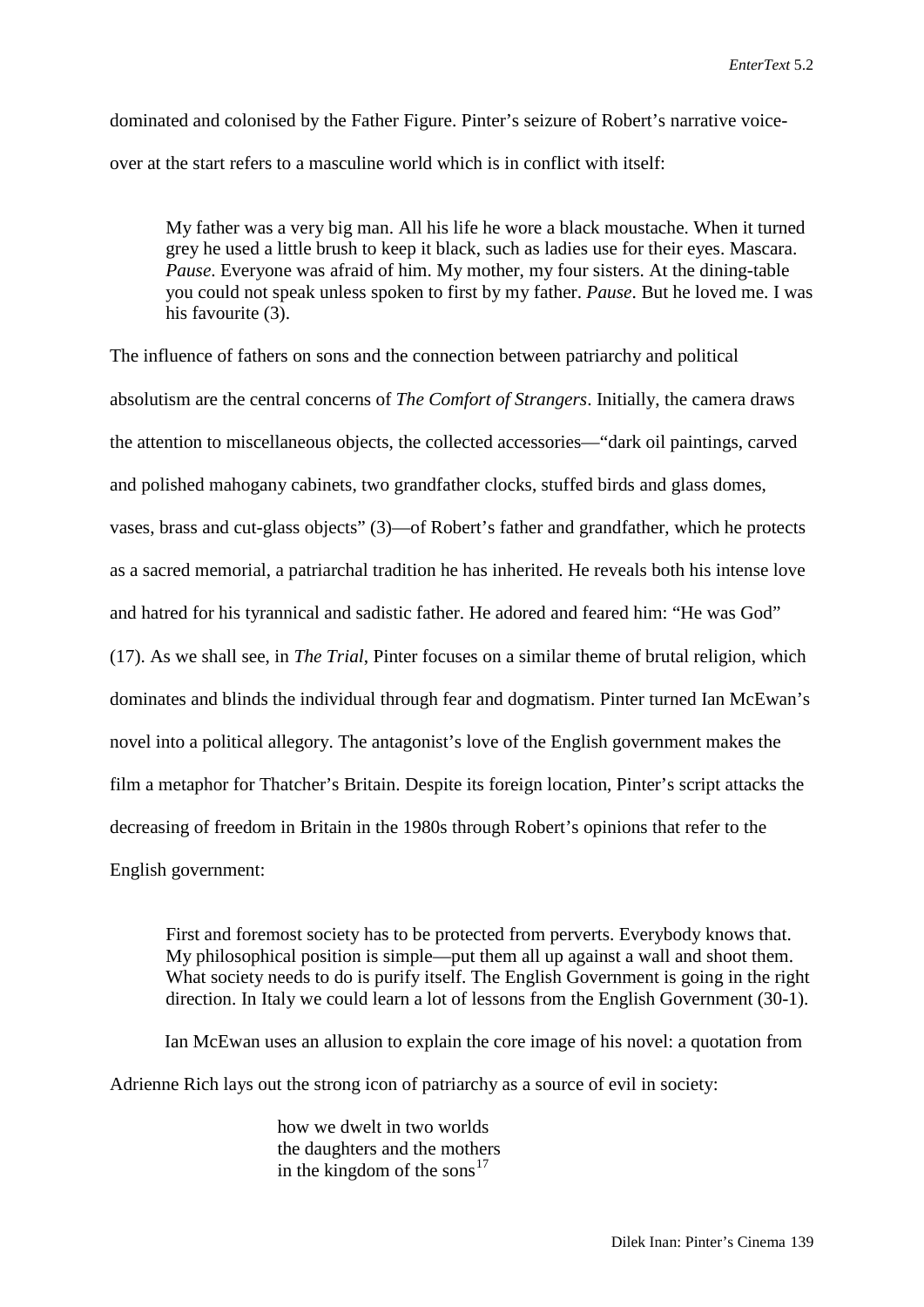In addition to the monopoly of patriarchy, Pinter's adaptation becomes a contempt of matriarchy, too, through Robert's admiration for the English government—the Thatcherite years of the 1980s. Although Pinter stays faithful to the story-line of the novel, he adds dialogue to sharpen its social and political connections. In the dinner scene in Robert's apartment, Mary questions the meaning of "freedom" in contemporary Britain after Robert praises the English conservative government. Whereas, in the novel, the conversation takes place at Robert's bar and concentrates on his new manager, in the film it becomes a debate about British politics and the decay of basic liberties. Pinter once more puts emphasis on his conscientious interest: he studies various portraits of the torture and murder of the nonconformist in the name of "purifying society."

Colin disagrees with Robert on his praise of the English government. To this, Robert responds threateningly:

I respect you as an Englishman, but not if you're a communist poof. You're not a poof, are you? That's the right word, no? Or is it 'fruit'? Talking about fruit—it's time for coffee (31).

He uses a cryptic language: both hostile and apparently friendly at the same time. Here Robert deliberately guarantees that he has the power to employ his arbitrary language to confine his victims. He autocratically defines Colin as "a Communist poof" or a "fruit." Similarly, Pinter's 1980s plays deal with the horrors of this inaccurate, contradictory and careless language of authoritarianism. Here the violence and horror are lulled into stupor by the glittering superficiality of Venice.

Venice is portrayed as an ideal, desired pastoral, an erotic landscape. A pair of young English holidaymakers, Mary and Colin (similar to Pinter's 1970s successful, middle-class characters), leave the disturbance and disorder of their lives in Britain and retreat into the picturesque Venice, a fantasy world. However, their romantic holiday in Venice is destroyed by the strange comfort offered by an older, married, tourist-seducer couple, into whose orbit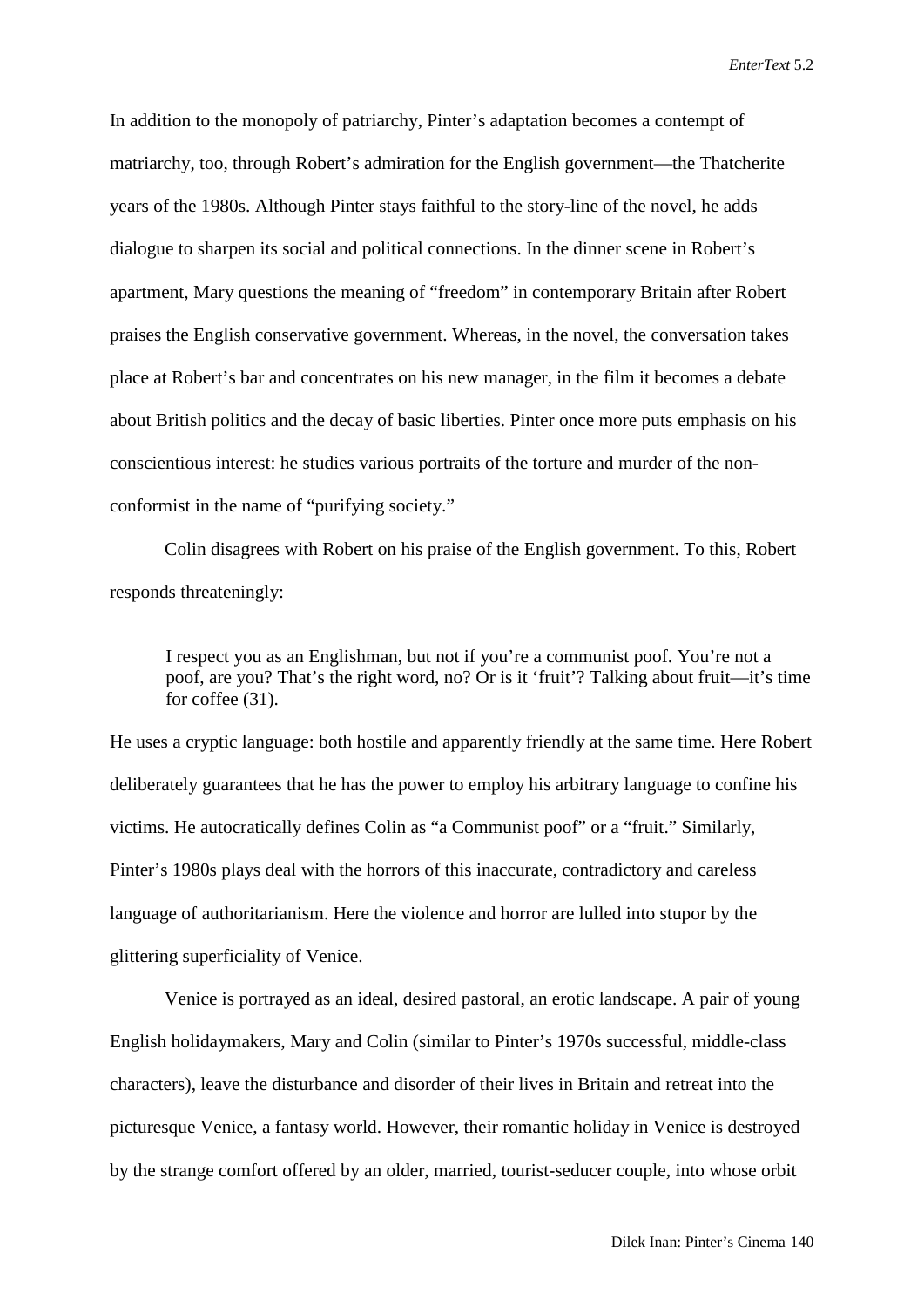they are fatally drawn. Robert invites the young couple to his house: "My house is a thousand times more comfortable, peaceful, serene" (22). There is a parallel between Robert's house and Pinter's own "rooms," as all both have to offer is catastrophe instead of comfort. McEwan develops the feeling of unease in Venice early on in his novel:

Colin's dreams were those that psycho-analysts recommend, of flying, he said, of crumbling teeth, of appearing naked before a seated stranger. For Mary the hard mattress, the unaccustomed heat, the barely explored city were combining to set loose in her sleep a turmoil of noisy, argumentative dreams which, she complained, numbed her waking hours; and the fine old churches, the altar-pieces, the stone bridges over canals, fell dully on her retina, as on a distant screen (12).

Pinter's adaptation starts to translate the unease through his characters, especially when Mary, having left her children in England, has difficulties in "trying to get through to the children." Similarly, Colin's first appearance reflects his disappointment: he "can't read this damn book!… It's unreadable," "*Pages slip from his fingers on the floor*," "*He slams the rest of the typescript on the table*" (Pinter, 4). Pinter shows Venice as a city that horrifically transforms the outsiders' lives. Foreign spaces embody, it seems, the fantasy of freedom. It is not only that the characters fantasise abroad, but also they use "*abroad*" as a space to name their sexual fantasies towards each other. Colin and Mary talk of their own fantasies about the sex machines that they imagine in their hotel room. However, they realise that in Venice the awful reality is silenced beneath the festive fantasy.

Despite the discontent, Venice is also portrayed as a space for fulfilling dreams, a tranquil place for romance and relaxation:

While Mary did her yoga on the bedroom floor, Colin would roll a marihuana joint which they would smoke on their balcony and which would enhance that delightful moment when they stepped out of the hotel lobby into the creamy evening air (McEwan, 13).

McEwan describes Robert's apartment in a mood that matches the sedated state of Colin; as Harlan Kennedy put it in a review of the film, he and Mary "are invited to Robert's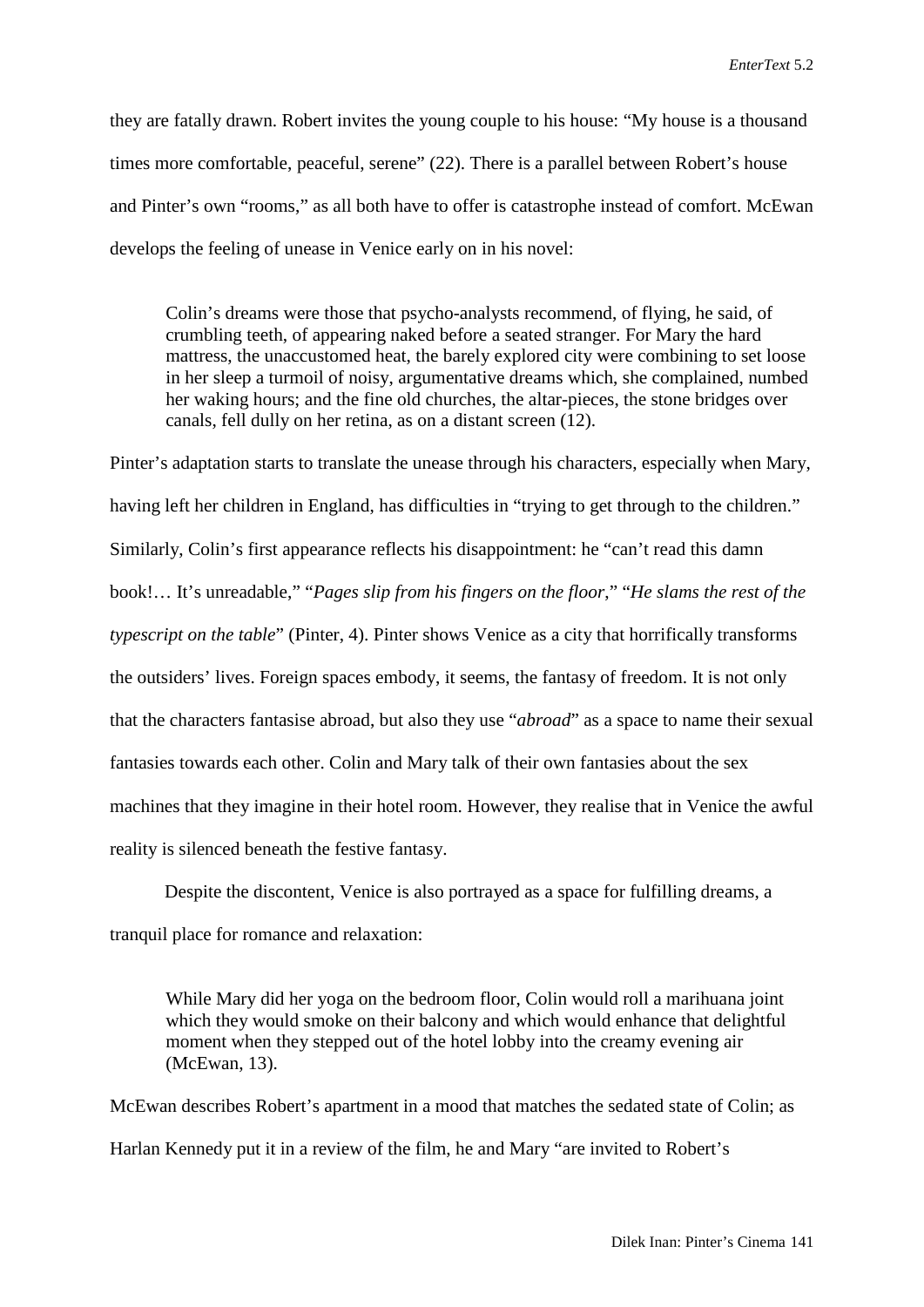appartamento—which resembles a cross between a venetian palace and an Oriental mosque seen through an opium dream."<sup>[18](#page-27-17)</sup>

Pinter, on the other hand, mostly locates the characters in public places so that they explore the fatal city. Venice, with its squares, canals, terraces and balconies, seems delightful—all sunshine, gondolas, and long beaches—but Colin and Mary gradually encounter strange moments and menacing people in the dark alleys. Robert watches Colin and Mary wherever they go, with a supposedly helping manner which turns out to be menacing and fatal. Robert mysteriously follows them, takes photos of them, especially of Colin, and disappears suddenly.

Pinter's *flâneurs* explore the artistic side of Venice. They observe the Italian art, Carpaccio paintings and the "incredible" architecture of St. Augustine. Colin and Mary may as well be Pinter's own characters as both of them are linked to literature and art. Colin is a literary agent who has to read an "unreadable" book on holiday, and Mary is involved in women's theatre. Pinter gives more focus to Mary's involvement in this theatre group, which once presented an all-female Hamlet. Pinter translates Venice as a distressing, threatening and confusing place through the eyes of his wandering characters, reminiscent of his 1970s lyrical plays which also focused on the idea that the pastoral cannot fulfil his protagonists' dreams. Despite their maps, Colin and Mary frequently become lost. Gradually, the blind alleys of Venice lead them to the fatal menace. Venice dominates Colin and Mary. It becomes a place for transformation. In the novel, they become dependent on the hotel maid who does all the work in their room. They are lazy because of the excessive heat, and incapable of looking after one another, and they are now less tolerant of disorder in Venice:

Together they moved slowly, clumsily, effecting lugubrious compromises, attending to delicate shifts of mood, repairing breaches…they offended each other and would explore the twisting alleyways and sudden squares in silence, and with each step the city would recede as they locked tighter into each other's presence (McEwan, 15).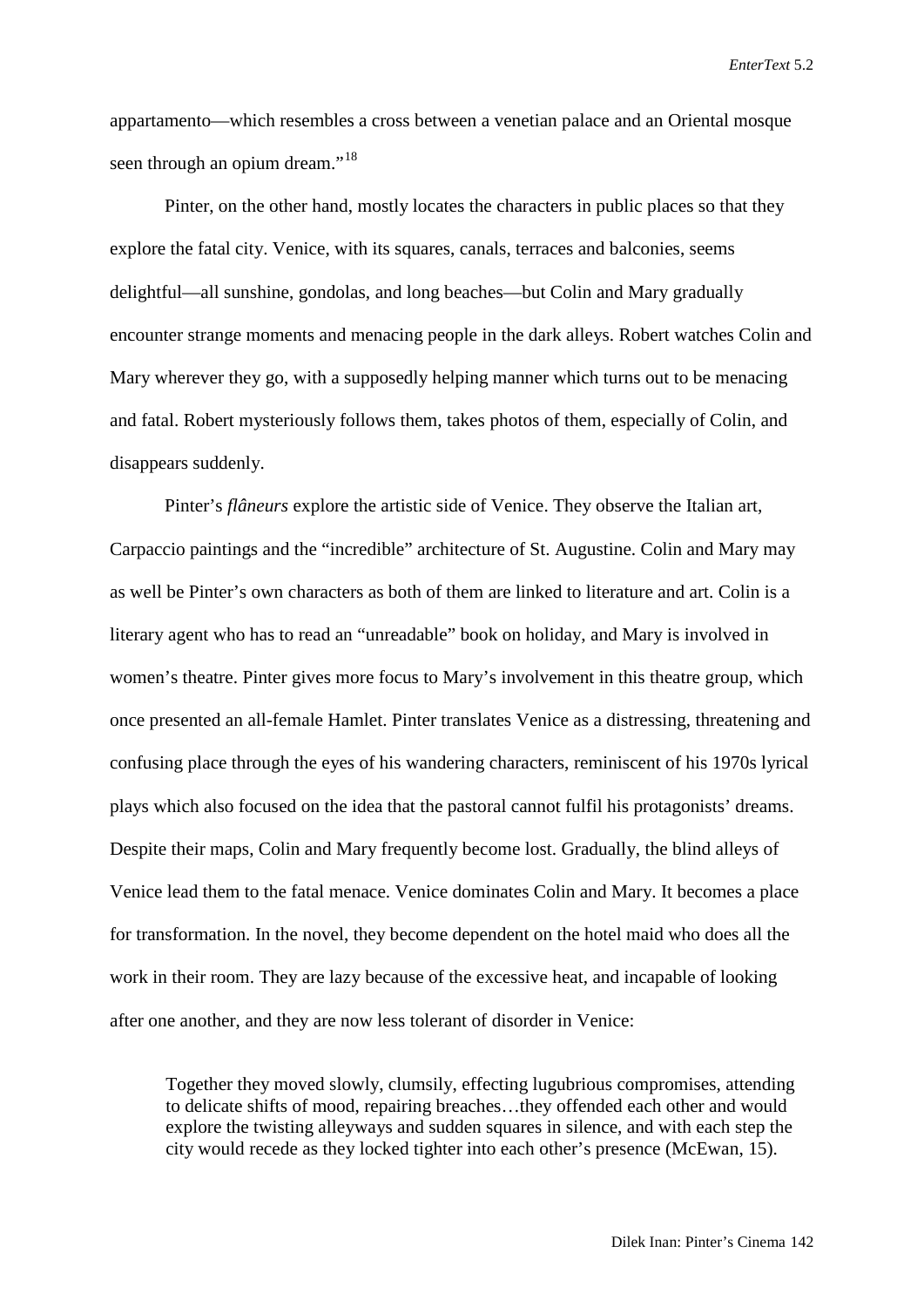Pinter, on the other hand, has more sympathy towards the protagonists. His compassionate dialogues reflect the characters' innocence. Thus Pinter's adaptation creates a more terrifying picture at the end through what happens to these innocent, playful lovers. Here is a typical example of Pinterian dialogue: Colin cuts himself as he shaves:

| COLIN        | Look. I think it was a pimple.                |
|--------------|-----------------------------------------------|
| MARY         | Tch. Tch. The girls won't love you any more.  |
| <b>COLIN</b> | I think I need to eat more salt or something. |
| MARY         | You don't need salt, you need sex.            |
| COLIN        | Can I have it with salt?                      |
| MARY         | Why not? $(6)$                                |
|              |                                               |

Venice, the city of self-estrangement, is drawn as a suffocating place, imprisoning people in its mazes. Mary says: "It's like a prison here" (21). In the maze the corners lead the stroller, the *flâneur*, to disorientation and alienation. This wasteland of mazes reminds us of Briggs's description of London's Bolsover Street in *No Man's Land*. Bolsover Street does not, of course, figure very highly in most people's dreams of fulfilment. Venice does; and for the young writer, Colin, its famous dim-lit alleys prove truly fatal. The image of the labyrinth is used repeatedly; Mary and Colin get lost and wander in the back alleys of the city looking for a place to eat before they are "rescued" by the stranger who is following them. Margaret Walters remarks that the characters inhabit "a labyrinthine oriental city that seduces and destroys Western visitors."[19](#page-27-18)

The narrowing streets take them to the dark walls of iron-barred windows. When Colin and Mary are left in the labyrinthine streets of Venice, the camera at last takes us physically into Pinter's inner city, into "the blinding alleys" described in *Victoria Station*: Mary walks down the interconnected streets towards "*a long, dark, narrow alley*" (12). The protagonists and the audience follow the disorientating paths, dead ends and blind alleys to trace Pinter's narrative paths to the barbarism of oppression.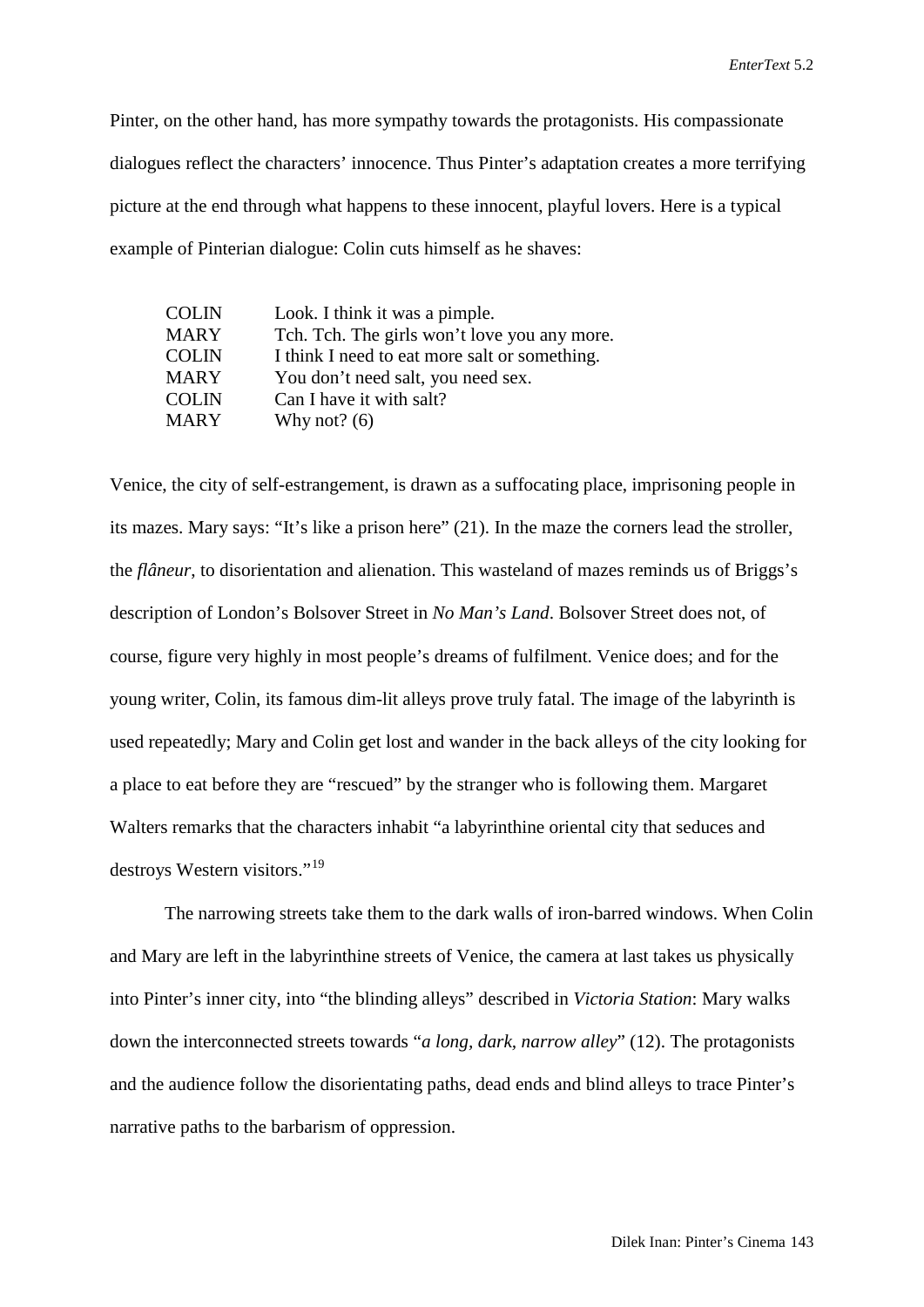The film is about an obsession with gaze—following, misdirection, looking and photography—a mania which leads the *flâneur* to his fatal doom. Colin is the object viewed throughout the film. He is followed by the sound of the zoom lens. The art of photography is used as a base to create threat, and the setting (*mise en scène*) works as metaphor for "predatory" modernity:

*A VIEWFINDER COLIN's figure framed in the viewfinder*. *A zoom lens moving* (4).

Objects in the film co-operate to introduce Robert. When Mary and Colin are at the glassblowing factory in Murano, Colin "*sees through glass the distorted figure of a man in a white suit*;" the second time he looks back through the glass, "*the figure has disappeared*" (10). Pinter utilises several permutations to mirror the sinister character by using objects to reflect his main subject, who is a deluded representative of patriarchy.

Robert is an icon of a decaying patriarchy and of fascism. Through him, Pinter shows how totalitarianism erodes difference and resistance. As the three of them walk in the streets of Venice, Mary is fascinated by the feminist movement as she sees street walls filled with posters, announcements, graffiti. Robert's opinion is predictable: "All these—are women who cannot find a man. They want to destroy everything that is good between men and women. They are very ugly" (13). Similarly, Robert wants to know about Mary and Colin:

ROBERT Now tell me—I am a man of immense of curiosity—passionate curiosity. Are you married, you two? COLIN No. ROBERT But you live together? You live together in sin? MARY No. ROBERT Why not? In this day and age, no one would stop you. In this day and age, as you well know, there are no standards (14).

The words Robert uses to portray his father also describe a strong sense of authoritarianism: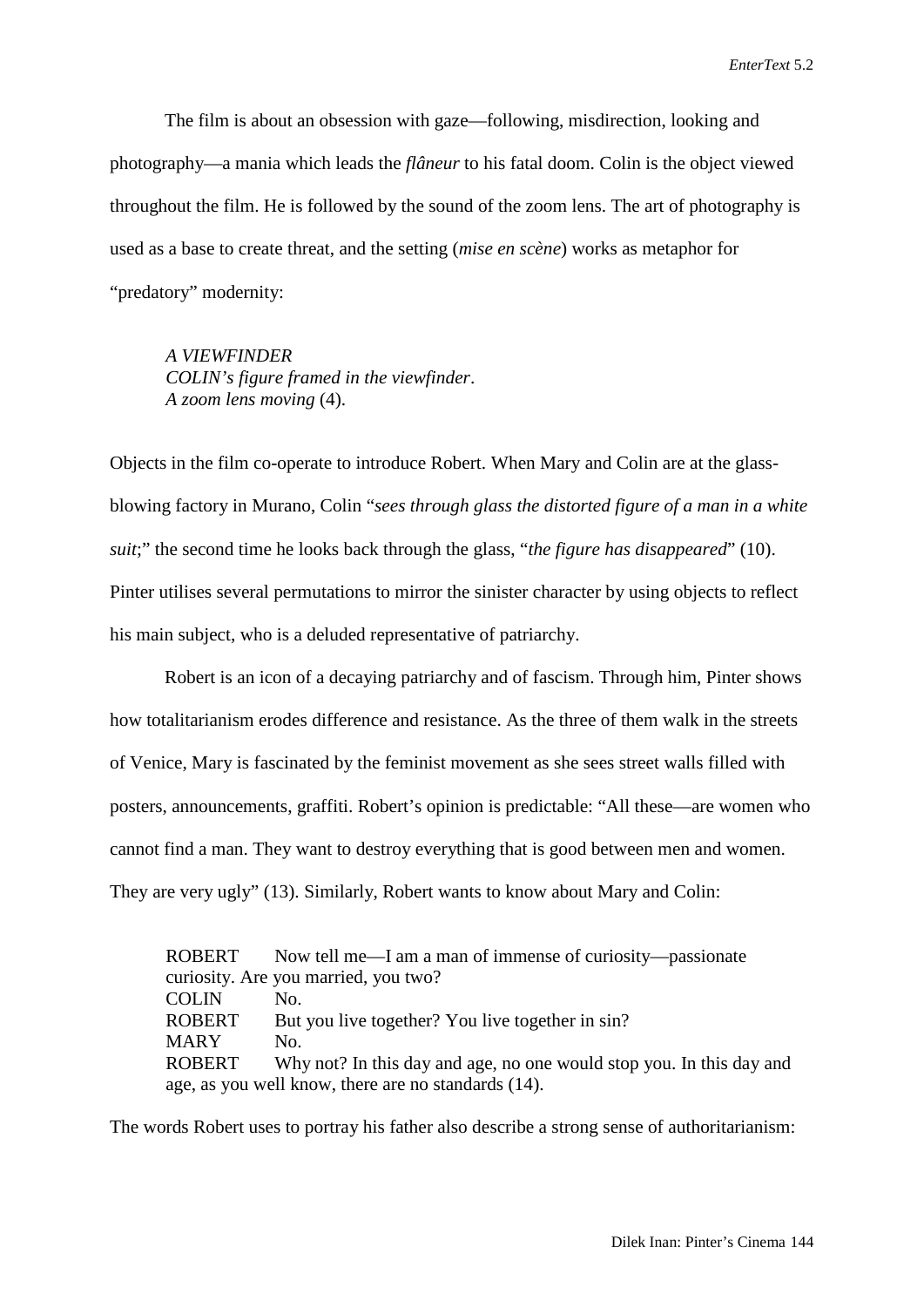I felt my father staring at me, staring deep into me. He chewed, swallowed. He put his knife and fork down, he looked at me. My heart started to beat, to thump, to beat, to thump.… He was God. He was testing me. And so I told him. I told him all that my sisters had done.… After dinner my sisters and I were called to my father's study. They were beaten with a leather belt, without mercy. I watched this (17).

Robert's stories make Mary "sick." Robert and his stories symbolise a sickening patriarchy, which kills resistance and limits freedom.

Robert and his wife Caroline work as a team: she drugs Mary with the drink and she poisons her with a narrative full of the sadistic and masochistic relationships of her strange marriage. After the drink Mary "*stands, sways, nearly falls*" (45). Caroline takes Mary to the bedroom in which the wall is covered by dozens of photographs of Colin. Caroline says that Robert has brought more and more photographs of Colin everyday: "We became so close, incredibly close. Colin brought us together" (46). Mary is shocked at Caroline's obsession with Colin:

Then Robert brought you home. It was as if God was in our dream. I knew that fantasy was passing into reality. Have you ever experienced that. It's like stepping into a mirror (46).

Mary is paralysed by Caroline, and Colin is murdered by Robert. Caroline strokes Colin's body, Robert grasps his ankle, tips him on to the floor. He holds Colin by the throat and takes a razor from his pocket and flicks it open. From Mary's point of view the audience witnesses "*An unfocused mating dance with three figures. Sudden flash of razor blade. Blood.* ROBERT

*and* CAROLINE *kissing*" (48).

An equally corrupt police department gets involved in Colin's murder. In the novel it is narrated:

It had become apparent that the packed, chaotic city concealed a thriving, intricate bureaucracy, a hidden order of governmental departments with separate but overlapping functions, distinct procedures and hierarchies; unpretentious doors, in streets she passed down many times before, led not to private homes but to empty waiting-rooms with railway-station clocks, and the sound of incessant typing, and cramped offices with brown linoleum floors. She was questioned, cross-questioned,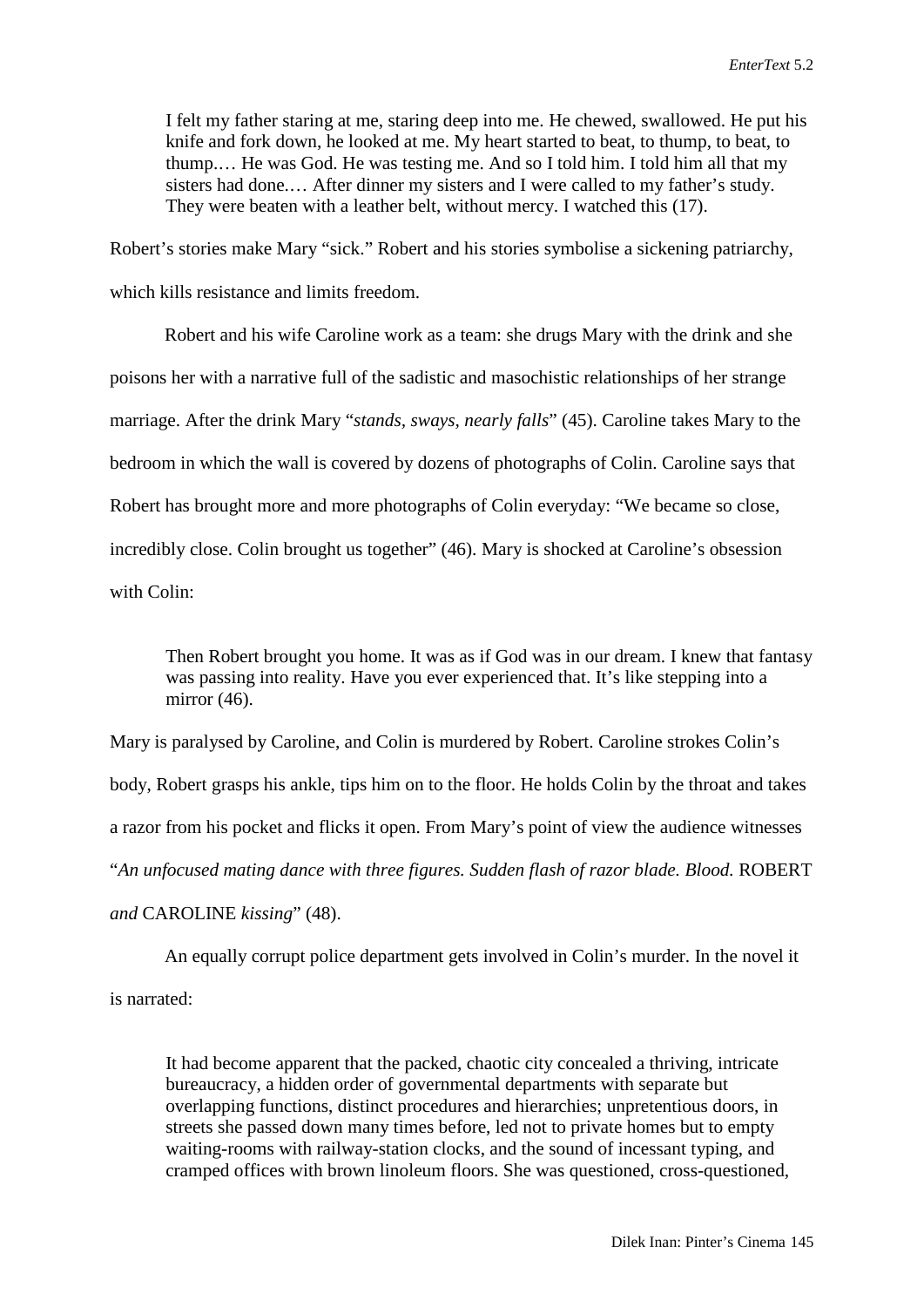photographed; she dictated statements, initialled documents, and stared at pictures. She carried a sealed envelope from one department to another and was questioned again (McEwan, 122).

Pinter transforms the scene into an interrogation scene, which is reminiscent of his political plays and *The Trial*. The police endlessly ask Mary, "What did you want from these people?" "Did your boyfriend like the woman?" "Did you like the man?" "Why did you come to Venice?" "Were you looking for some fun?" (Pinter, 49-50). The film finishes in an interview room where Robert is interrogated by two detectives. In his letter to Pinter of 6 July 1989 from New York, Paul Schrader suggested that, "the police make a remark to either Colin or Mary or themselves that they 'know about' Robert—to indicate that this is not Robert's first foray into the seduction of tourists."[20](#page-27-19) The detectives cannot understand, following a wellprepared murder plan, why Robert has left his razor with his own fingerprints, and has booked tickets under his own name and will travel on his own passport. Robert's answer repeats the absolute delusion of his father:

My father was a very big man. All his life he wore a black moustache. When it turned grey he used a little brush to keep it black, such as ladies use for their eyes. Mascara  $(51)$ .

As Francis Gillen puts it, "Robert wants to be strong like his father and at the same time seeks punishment for being less a man than his father."<sup>[21](#page-27-20)</sup> Robert finds himself blinded by his Father's image. Finally he prefers the darkness. On the other hand, Pinter's draft of the script finishes in London. Mary and her children go for a walk by the docks where her son keeps skipping about. The image of "water pouring into the lock"<sup>[22](#page-27-21)</sup> mirrors floating and danger; the draft suggests a moving between the canals of Venice and the Thames in London.

*The Comfort of Strangers* continues Pinter's interest in the masculine city. Although Robert holds women in contempt, and glorifies the male—"Now women treat men like children, because they can't take them seriously. But men like my father and my grandfather women took very seriously. There was no uncertainty, no confusion" (29)—his voyeuristic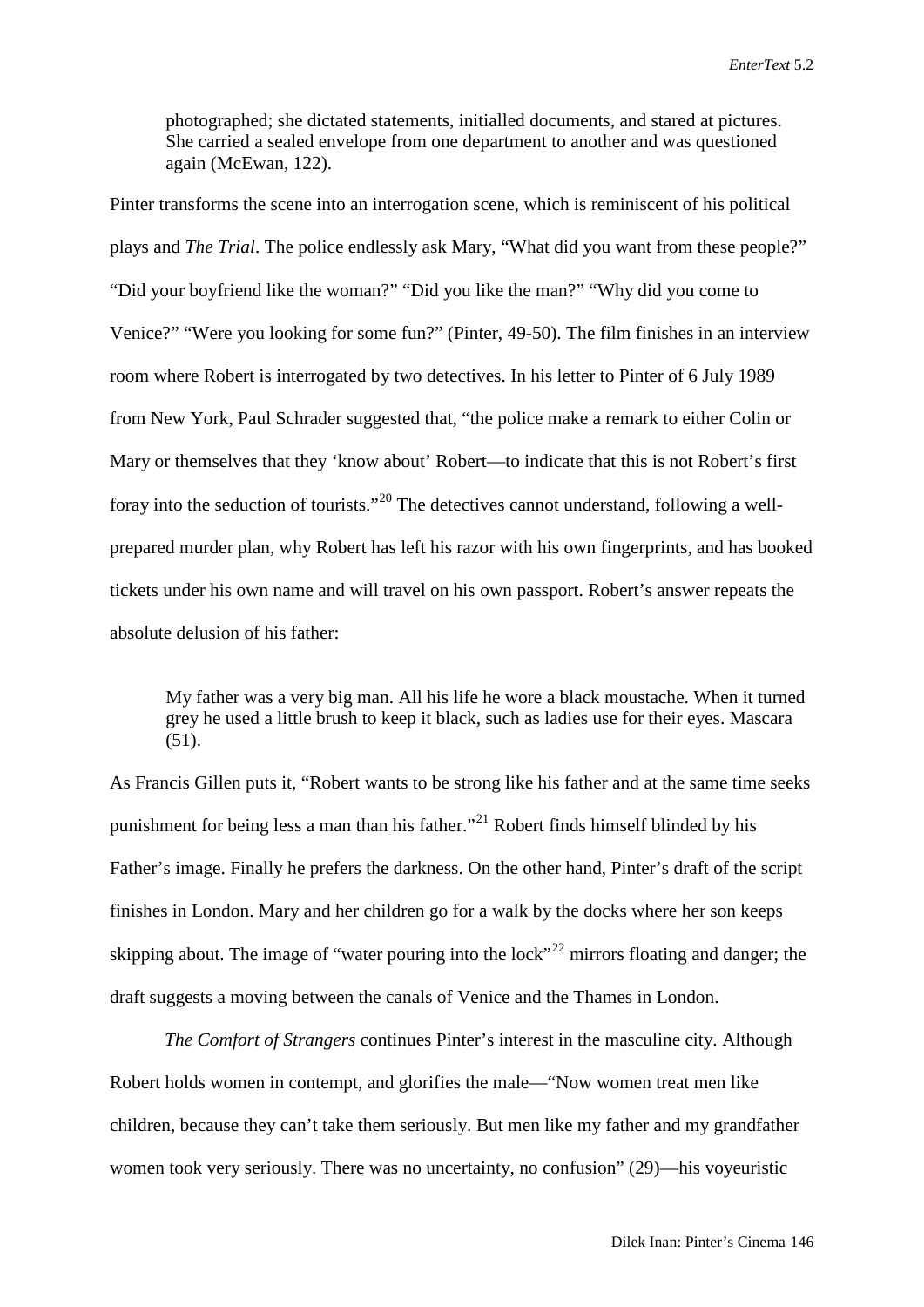control draws an ugly, brutal, male world. His childhood memories are about his dominating, terrifying father, who "nearly killed me" (18). In transferring the novel into a different medium, Pinter makes an alteration to its focal point. His script emphasises the loosely connected political issues, so that much of the film becomes an attack on the diminishing of freedom in Britain in the 1980s. It is about the close connection between sexual and political authoritarianism. Pinter is fascinated by the influence of fathers on sons and the connection between patriarchy and political absolutism. While exploiting Venice's melancholy and corruption, he strongly emphasises his concern for the sickness of liberty in Britain. More generally the setting also becomes a metaphor for the violent destiny of modern man and the fatal course of Western civilisation—the ruthless and predatory side of modernity.<sup>[23](#page-27-22)</sup>

#### **Pinter in Prague:** *The Trial*

His adaptation of Kafka's *The Trial* gives Pinter perhaps the greatest opportunity to look realistically at another society and to revisit the main concerns of his 1980s plays and filmscripts that are explicitly about power and powerlessness. Pinter uses Kafka's pre-1914 Prague to voice his contempt for contemporary politics, a politicised bureaucracy, a society in which the individual is defenceless and reduced in a sullen world of dogmatic values. The film's director, David Jones, shares Pinter's vision; he does not approve of a pure period approach: "Once I'd gone to Prague itself—Szabo, incidentally, wanted to shoot the film in Budapest—I was persuaded, since the city's own reality is so extreme."<sup>[24](#page-27-23)</sup>

Pinter's *Trial* was filmed in Prague, Czechoslovakia—a city that welcomed Pinter's own plays more than did his own country. Quite a number of his plays were produced in Prague, including *The Caretaker* (1965), *The Birthday Party* (1967, and 1987), and *The Homecoming* (1970). Critics in the West were emphasising a phenomenon of mystery in Pinter's work so they tended to relate the plays to the absurd, to Freudian psychology, to myth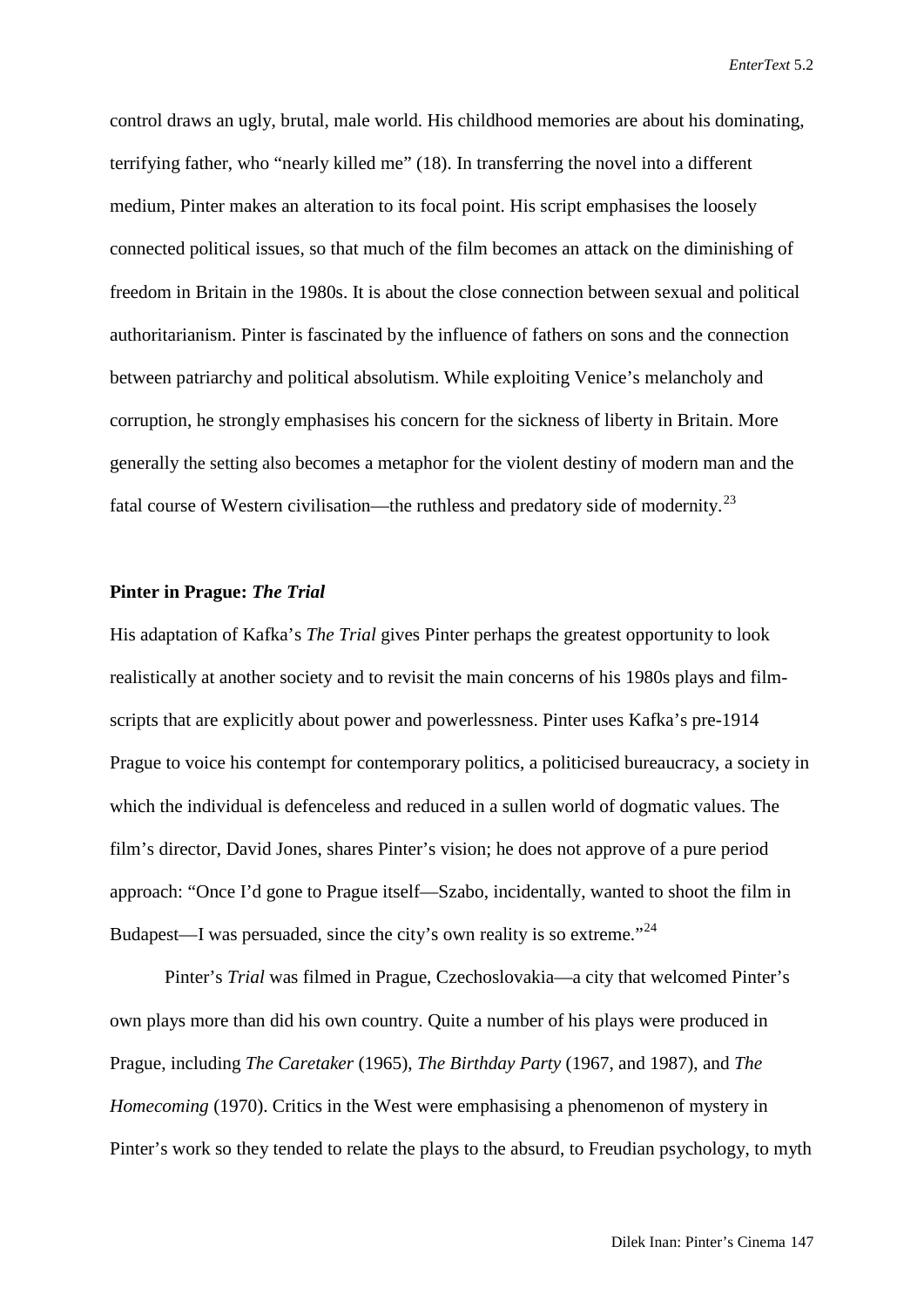or to language games; in total contrast, his works were de-mystified in Prague. Their reception was closer to Pinter's expectations, in that the Czech critics did not try to label and categorise the plays as their Western counterparts did. Instead, the Czech critics wrote that they were rational, clear, and part of their daily life. The Director of the Prague Theatre Institute stated that "Pinter's theatre, as a new voice, gave strength to the theatre of the absurd as an alternative to social realism."[25](#page-27-24) M. Urbankova told the Prague audiences that because everything in *The Birthday Party* was as logical and understandable as their normal life, they would find the ending even more startling and therefore all the more important.<sup>[26](#page-27-25)</sup> Similarly, Joroslov Vostry wrote about the characters with familiarity:

These people like Goldberg appear so good hearted that you must be afraid of them. Their cruel behaviour and jokes have but one purpose: to destroy Stanley's will and make a Marionette of him. Clearly then Pinter shows a world where executioners can live as killers, but behave in a genial and friendly way.<sup>[27](#page-27-26)</sup>

When *The Homecoming* was premiered, Zdenel Horinek thought it situated Pinter halfway between Beckett's absurdism and Kafka's. But Pinter, he wrote, "is never as abstract as Beckett and the speech is closer to what is spoken daily than that of Kafka."<sup>[28](#page-27-27)</sup> In Prague the plays' felicity was seen to rest in the fact that they tapped exactly the mood of Czech people. This enthusiastic reception in Prague suggested that Pinter was articulator of certain realities of the twentieth century.

Pinter's interest in Prague grew alongside his concern for Vaclav Havel in the 1970s and 1980s. Like Pinter himself, Havel, of course, was a playwright, a disciple of Beckett, a political dissident and a human rights activist. When Havel was suffering under a four-year prison sentence, Pinter organised a benefit in support of his indigent family; in Pinter's words, Havel was imprisoned "for daring to discuss individual responsibility and choice, both for the writer and the citizen."<sup>[29](#page-27-28)</sup> When the BBC asked him to become involved with a radio production of two of Havel's works, Pinter wrote that his plays, "rich and precise, deal with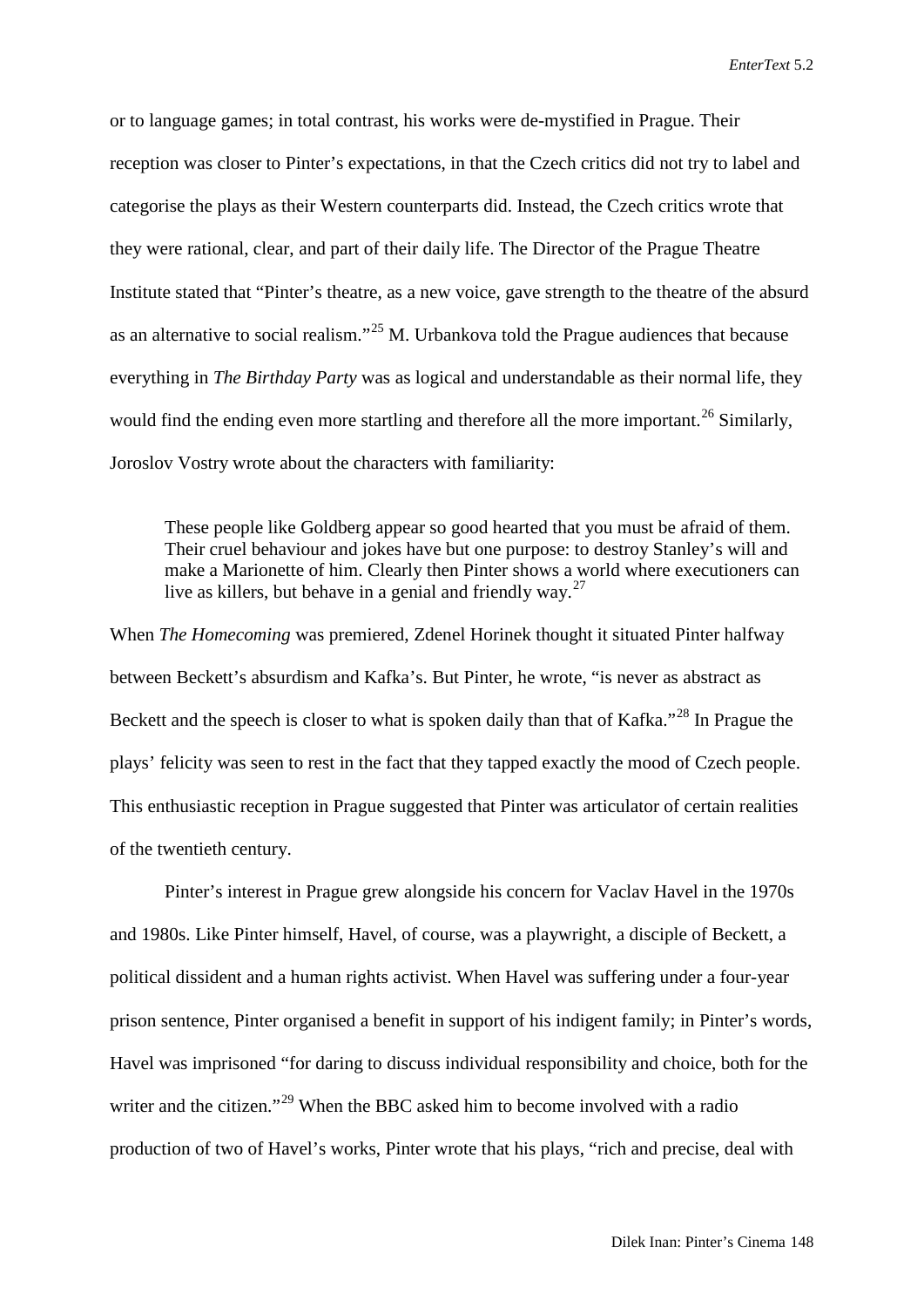fear and conformity, the pressures, upon an artist, both subtle and crude, in a totalitarian society."<sup>[30](#page-27-29)</sup> But Pinter did not see Havel's persecution as a simple demonstration of the evils of state communism in Czechoslovakia: "There are signs in this country that a not altogether dissimilar state of affairs might easily arise, if we don't watch out."<sup>[31](#page-27-30)</sup>

In 1982, Beckett also became involved in the campaign to free Havel and dedicated *Catastrophe* to him. Beckett's play is about space and watching, the two main burdens of Pinter's political work. With *Catastrophe*, Beckett creates a play not through movement, but through non-movement; the silent and immobile protagonist stands effectively for the silenced individual in the society, under surveillance. To denounce Havel's situation, Beckett makes visible a theatre that can no longer be spoken or enacted. In Beckett's *Catastrophe*, even more formal and minimalist than Pinter's *New World Order*, the muteness of the victim is taken to its logical conclusion. The piece, which is about a rehearsal in which the protagonist is reduced to an object by a director and his female assistant, uses theatricality itself as a metaphor for degradation.

Following the Velvet Revolution, Pinter was able to realise a long-held ambition, to adapt Kafka's *The Trial* for the screen, confronting the most seminal modernist work, which had so directly influenced his early plays. Pinter's *Trial* is faithful to Kafka's novel because of a real affinity between Prague, Kafka and Pinter. His own plays are seen as a reflection of daily life in Prague, and the Czech critics find Pinter's speech even closer to what is spoken daily than that of Kafka. Thus Kafka's *Trial* and Pinter's plays originate from the same roots. Both deal with the horrors of existence in a hostile universe with a comic and ironic tone.

Pinter mentioned that "the question of how power is used and how violence is used, how you terrorise somebody, how you subjugate somebody, has always been alive in my work."[32](#page-27-31) His adaptation of *The Trial* returns to his early preoccupation with the depiction of menace; but whereas the early plays depicted menace in the minimal spaces of the isolated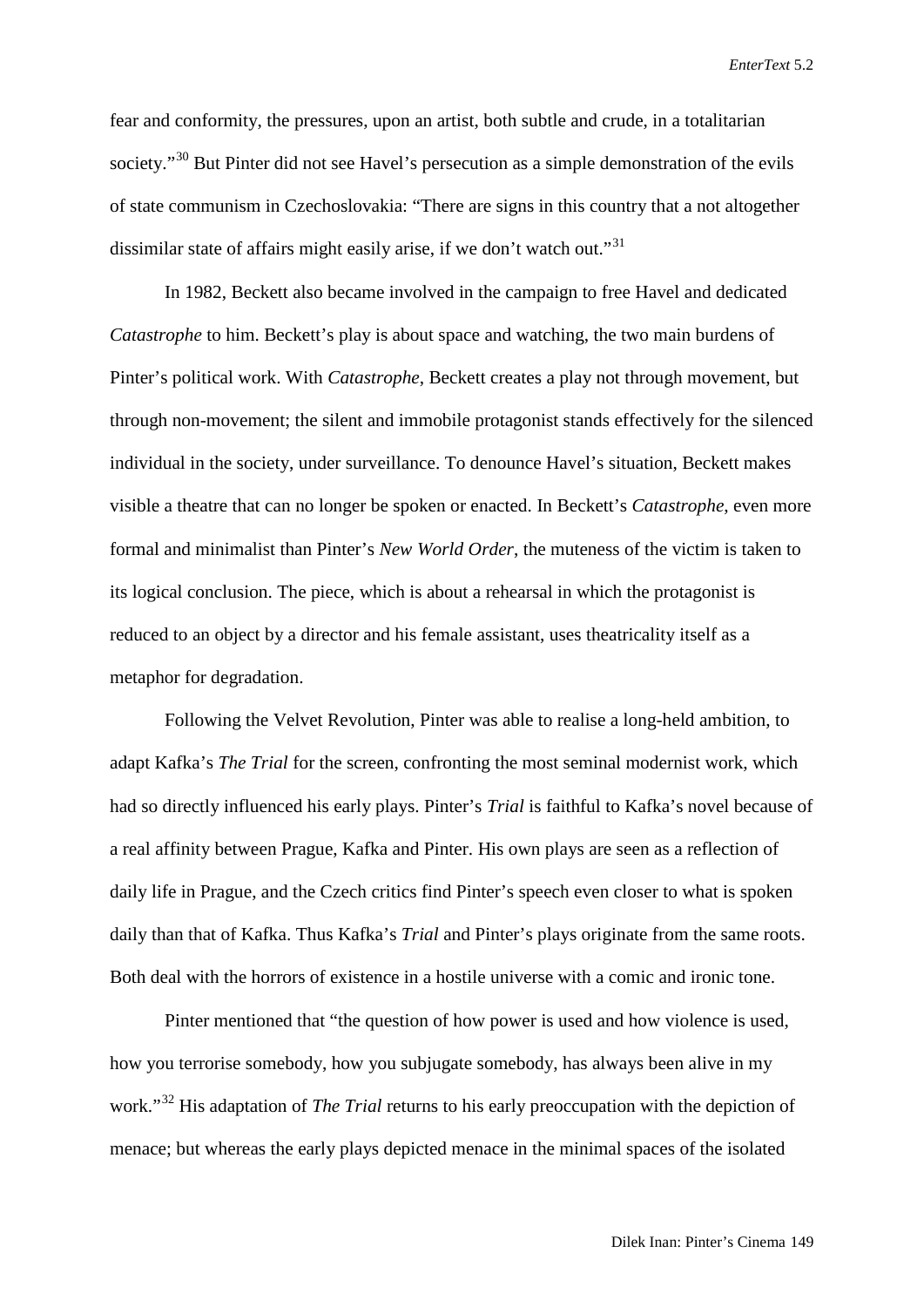household, the Kafka screenplay reworks and develops the theme until the entire community becomes infected:

I think bureaucracy figures very strongly in it, obviously. There's a very deep religious conundrum in it. A lot of people think that Kafka was writing about Communism. He actually wrote the book before the Russian revolution. His reference of course was the Austro-Hungarian empire. Prague, which we see in the film, has those great pillars, the bank, a very strong solid world indeed, with a worm of anxiety in the very middle of it. Looking back or rather, looking forward, you can see elements where a society in a very surreptitious and appalling way is grinding you into the dust.  $33$ 

As in the preceding film-scripts, Pinter is visualising the urban environment, a masculine city. Pinter said "what you have is an apparently solid picture in every way—the buildings, the furniture, the money, the attitudes, and so on—within which there is a worm eating away."<sup>[34](#page-27-33)</sup> He has shown the reality of metropolitan life in the decaying world of Stuttgart, and Venice. Prague is another decaying world, a terrifying wasteland under tyranny. His creative work for stage and screen does not uphold any given ideology but is altogether universal. Like the cities in *Reunion* and *Comfort of Strangers*, Prague is infected with the catastrophe and corruption of dictatorship. However, whereas *Reunion* explores a city in the memory—the depositor of a frozen, historic past—Pinter's city in *The Trial* is an emblem of a nauseating present.

*The Trial*'s thematic and textual richness (a satire on bureaucracy, a prophetic account of the workings of Communism, a religious parable, a study of inherited Jewish humiliation) has attracted many adapters: Jean-Louis Barrault and André Gide in the 1940s, Jan Grossman in the 1960s, Orson Welles in 1962, and Steven Berkoff in 1970. All these adapters tended to portray Kafka as a prophet foreseeing the horrors of the twentieth century. For Pinter, the intention was more realistic as he explained in the publicity for the film:

Kafka didn't write a prophetic book. With Kafka the nightmare takes place in the day. It's certainly not abstract or fantastic; it is very plain and proceeds in a quite logical way. Although it ceases to be logical when you try to examine it, you don't know where the natural flow of events slips into something which is totally inexplicable ... I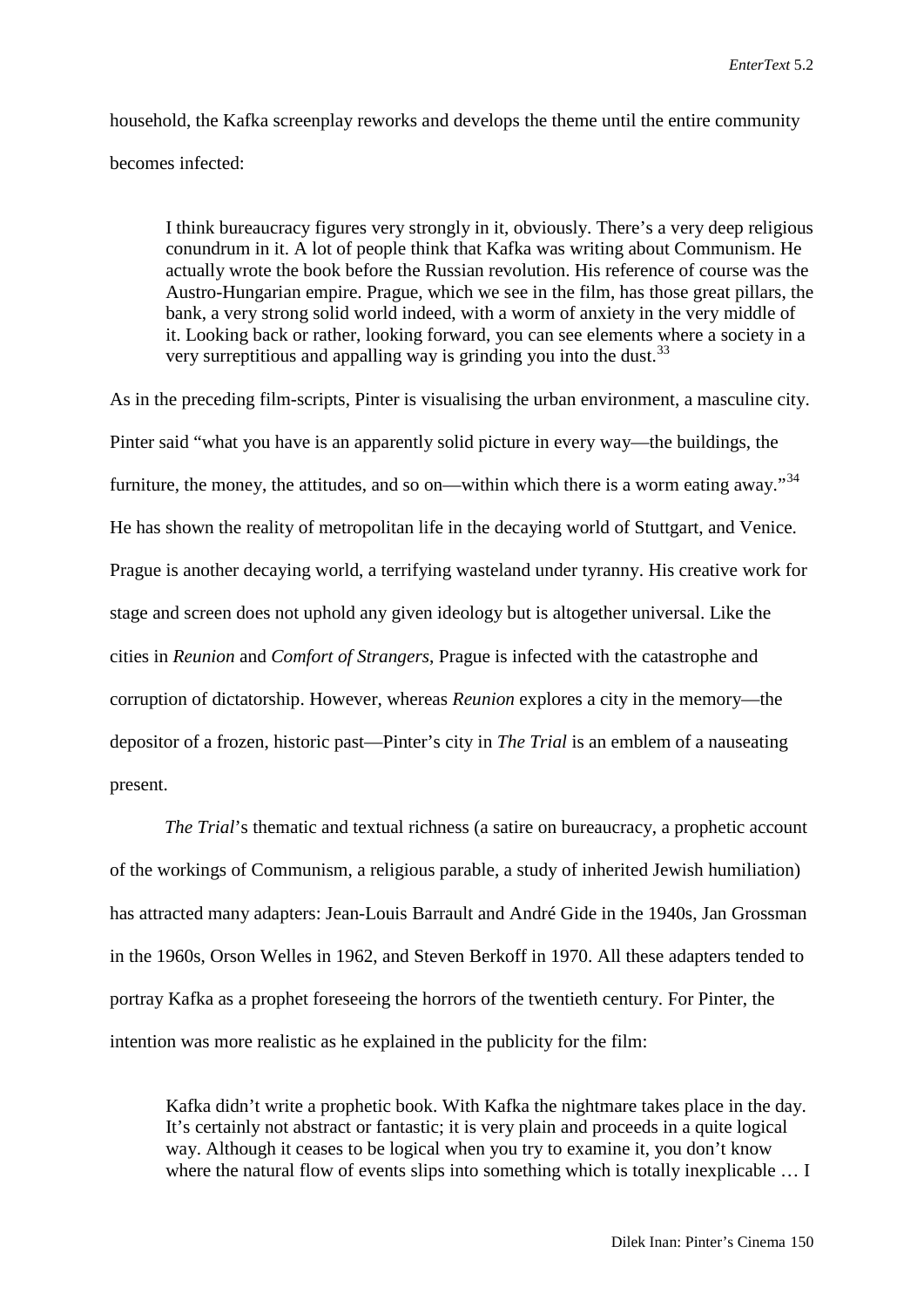felt it to be a very simple narrative. K is arrested and everything follows quite clearly from that. He resists the whole endeavour, the growing passion. But while he's resisting and in a sense dictating the terms—he's very strong and by far the most intelligent person in the story—he's nevertheless drowning in quicksand. He neither is, nor sees himself to be, a victim. He refuses to accept that role. Kafka obviously employs the whole idea of how a bureaucratic system works but he's also looking at something quite different. And that is—I have to use the term—religious identity. One of the captions I would put on *The Trial* is simply: "What kind of game is God playing?" That's what Josef K is really asking. And the only answer he gets is a pretty brutal one.<sup>[35](#page-27-34)</sup>

Unlike other adapters, Pinter did not treat the book as a visionary nightmare. He put the emphasis on the ordinariness and the arbitrariness of such injustices: "The nightmare of [Kafka's] world is precisely in its ordinariness. That is what is so frightening and strong."<sup>[36](#page-27-35)</sup> For Pinter *The Trial* was "about something that happens on Monday, and then on Tuesday, and then on Wednesday and then right through the week."<sup>[37](#page-27-36)</sup> As we have seen, the Czech theatre recognised the realism of Pinter's "fantastic" work; his *Trial* repaid the compliment.

In Pinter's *Trial*, when Josef K., a decent, senior bank clerk, is simply placed under arrest without any interrogation, the people of the city become passively involved in his situation by watching and talking about it. Josef K.'s accusation becomes the centre of all the characters' interest. Through his window K. sees the old lady at her window across the street, holding the curtain, looking into his room. The repeated image of this old woman watching K.'s room is familiar to any contemporary audience as we are all disinterested voyeurs. Prague is made into a theatre where spectators watch inactively, and the protagonist is caught in a deadlocked situation.

Josef K. takes his arrest as a joke at first but then finds himself in never-ending trials. But ultimately the case, which Josef K. does not take seriously, is "closing in on him more and more." He is "being slowly poisoned" (Pinter, 53). K. tells the inspector that he is not very surprised at his accusation because "the world is the world, one gets used to surprises, one doesn't take them seriously" (5), but he looks for ways to get out of his situation. The city is regulated by irrational laws causing the protagonist anxiety. Josef K. faces a structure of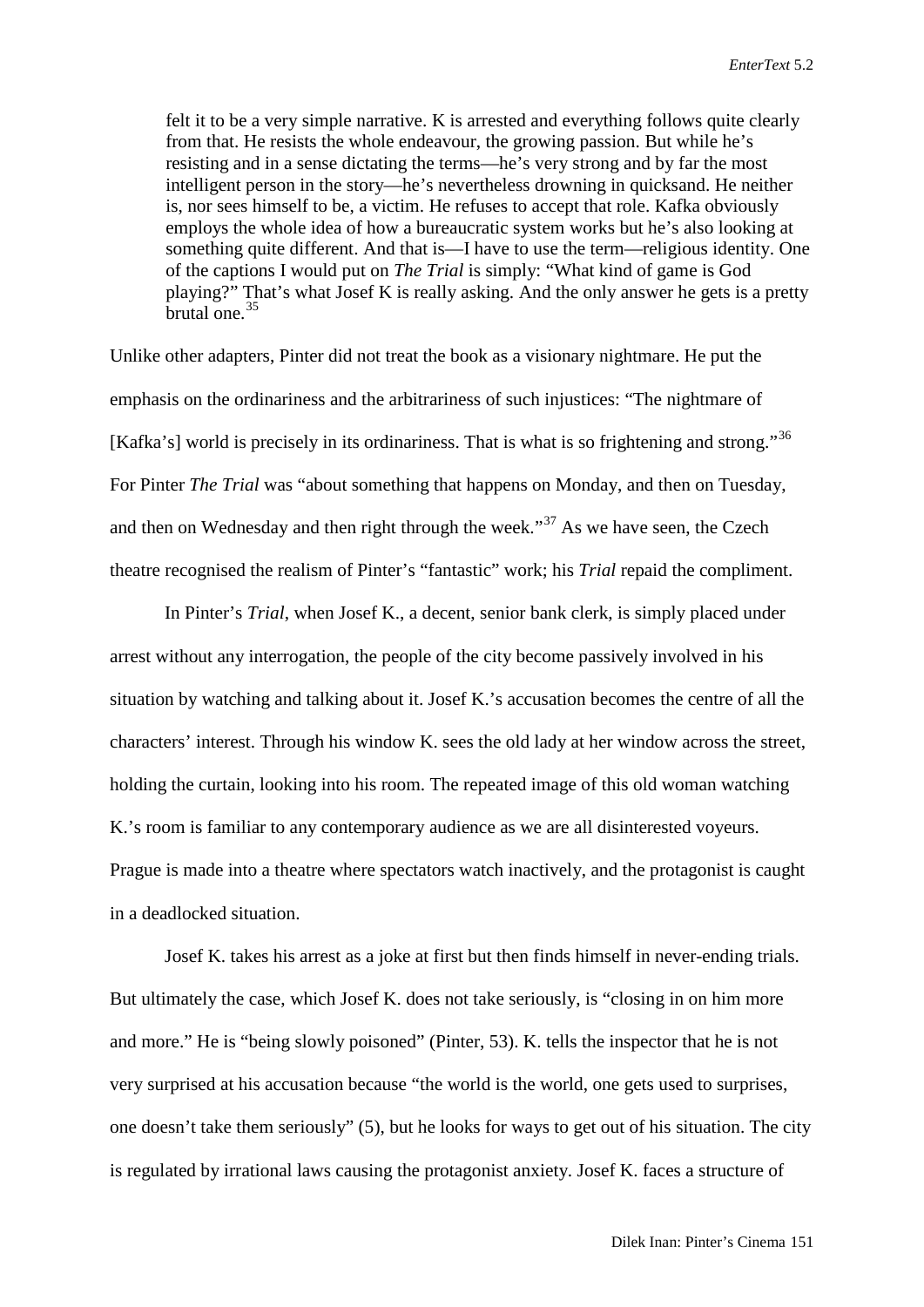organised chaos and corruption, which runs all the metropolitan institutions. The warders, judges, court attendants, lawyer, painter, priest—none of these is evil in any radical sense they are owned by the Court, they are dependent on the law system for identity and being. He explains the characteristics of this institution at his first trial: "Those who arrested me were at the very best degenerate, arrogant, ignorant and corrupt. Their every action declared this. They ate my breakfast, they even tried to steal my underwear" (20). As Josef K. talks about the organisation with its "corrupt warders, stupid inspectors, totally incompetent examining magistrates" (20), a scream from the back of the court is heard as a man presses the washerwoman into a corner. Josef K. wants to throw the man and the washerwoman out of the court, after which the magistrate does not give Josef K. the chance to defend himself.

The film requires a realistic setting. From Josef K.'s lodgings to the streets and squares of the city and to the bank where he works, Pinter stresses the poverty and pollution of the city:

*A street of tenements. People at windows in shirtsleeves, some holding small children. Other windows piled high with bedding. People call to each other across the street. Laughter. Fruit vendors A gramophone playing* (16).

Similarly, the description of the slum district where Josef K. goes to find Titorelli the court painter, for help, shows the consequences of urban deprivation:

*K stands outside a house, checking the address. There is a hole in the brickwork. A yellow steaming fluid is pouring out of this. Rats by a drain. At the bottom of the steps a small child lies howling* (43).

Josef K. strongly believes that his situation will be solved by logic. It was assumed that Kafka was simply prophesying the horrors of the twentieth century. Pinter's Josef K., like Kafka's, is not visibly foredoomed, but a young man who believes in logic, progress and the solubility of his problems. However, K. learns that logic and reason are inefficient weapons in the decaying world he inhabits. His encounter with the priest—the prison chaplain—is the climax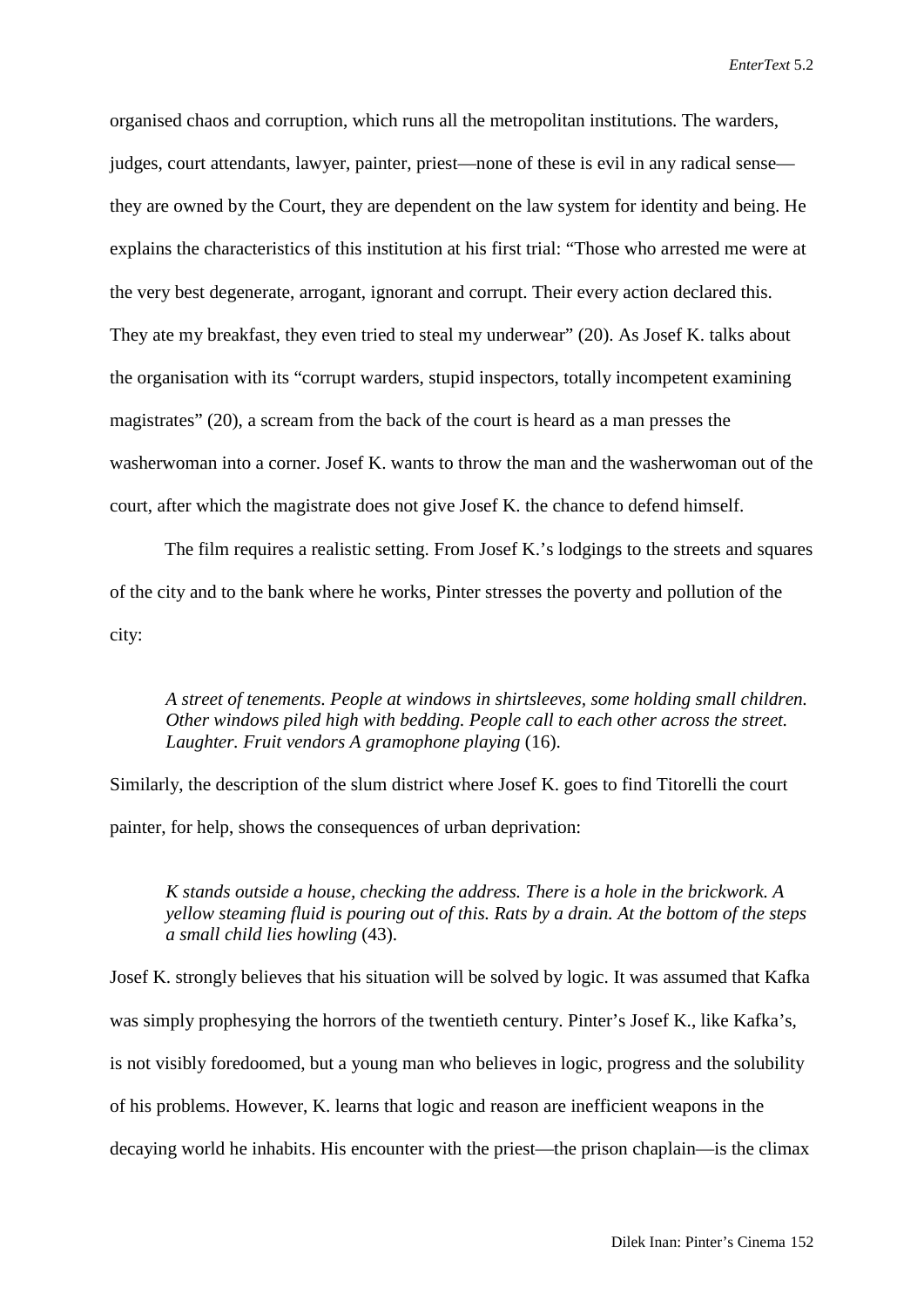of the film. He complains that everyone is prejudiced against him, and that he is totally alone in this irrational world. The Priest implies that the trial is unending: "You don't seem to understand the essential facts. The verdict does not come all at once. The proceedings gradually merge into the verdict." Like the peasant in the parable told by the Priest who waits all his life outside the door, seeking admission to the Law, Josef K. puts his trust in some form of external salvation. In the end, he learns that there are no answers. The peasant in the Priest's parable sneaks a "peek" into the building of the Law, waits "for days and years" (213); finally, as he approaches to the end of his life, a question which he has never put to the doorkeeper before dawns on him: he asks why, if all want admittance to the Law, no one else has ever shown up at this door during all his years of waiting. The doorkeeper stoops near the now nearly deaf man's ear and bellows at him, "No one but you could gain admittance through this door, since this door was intended for you. I am now going to shut it" (214-15). Josef K. thinks that the door-keeper used his power to destroy the man. But the Priest reminds him that "The scripture is unalterable." The tale is one of fundamental horror and waste. The film finishes upon Josef K.'s murder by a mysterious duo.

Pinter presents Prague as a city that is dominated by a corrupt legal system, which owns all the urban institutions. As opposed to the representation of foreign places in his other works, Czechoslovakia is not characterised as a fantasised place. Whereas *Old Times*, *No Man's Land*, *Betrayal* and *The Comfort of Strangers* explore the British experience of an alien topography and culture, his adaptation of Kafka's *The Trial* interprets Prague through the equally bewildering experiences of its own alienated citizen. In place of much imagination and sexual fantasy, *The Trial* works in more solid terms, as Josef K. is threatened and victimised by a brutal and hostile power system.

*The Trial* presents a fatal, intricate and confining city. Prague hems in Josef K. and the maze-like streets lead finally to violent death. Whether Pinter shows the European city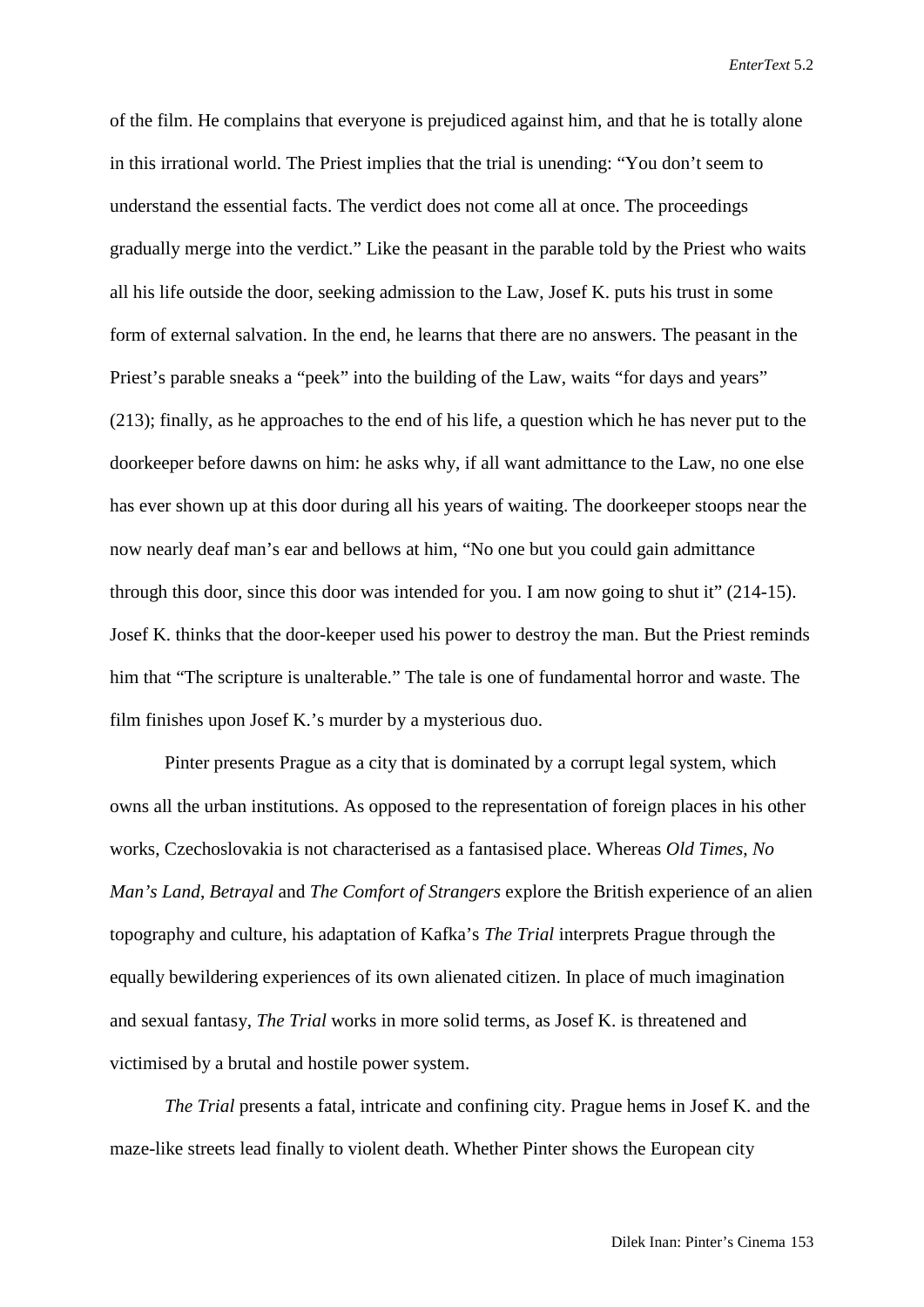through the outsider's eyes (*Comfort of the Strangers*), or the city dweller's (*The Trial*), he shows the same world of injustices. It is a world of irrational dogmas that one cannot question, and irrational desires that one dare not face. Around this time, Pinter said that he was horrified by the sufferings for which politicians are responsible. As we have seen, his political plays do not support any given ideology but are firmly internationalist. Having read *The Trial* at the age of eighteen, Pinter has lived with it ever since. Returning to the myth of social and mental dehumanisation in the 1990s and filming it in a post-socialist society after "the end of history," he affirmed that Kafka's city still stood as the central emblem for twentieth-century experience.

The preceding two film-scripts show Venice and Stuttgart as icons of a decaying patriarchy and fascism in Europe. *The Trial* translates a similar disturbing notion of the "other" where a repressive society erodes difference and resistance. Whether it is the great theme of the Jews' plight under the Nazis through the sentimentality of friendship, or eroding individuality, difference, and resistance through romance in a glittering Venice, or the corrupt bureaucracy through banality in Prague, Pinter's main concern is to arrive at the shocking reality and to criticise dictatorship that aims at the "purification" of society. Through film he finds a new language to describe various reactions against the increased globalisation of control, "monetarism" and the "free market" formed by Thatcher, Reagan and other supporters who promote the Radical Right's policies. The screen shows "other" places as a big objective reality, but the "other" realities and desires refer to the injustices in Britain. His films present a pluralism in the political frame, a "global" view, and address some of the most important issues as we enter the twenty-first century, and open a dialogue between these issues and the audience. His film- scripts give an overview that supports and reflects his political concerns.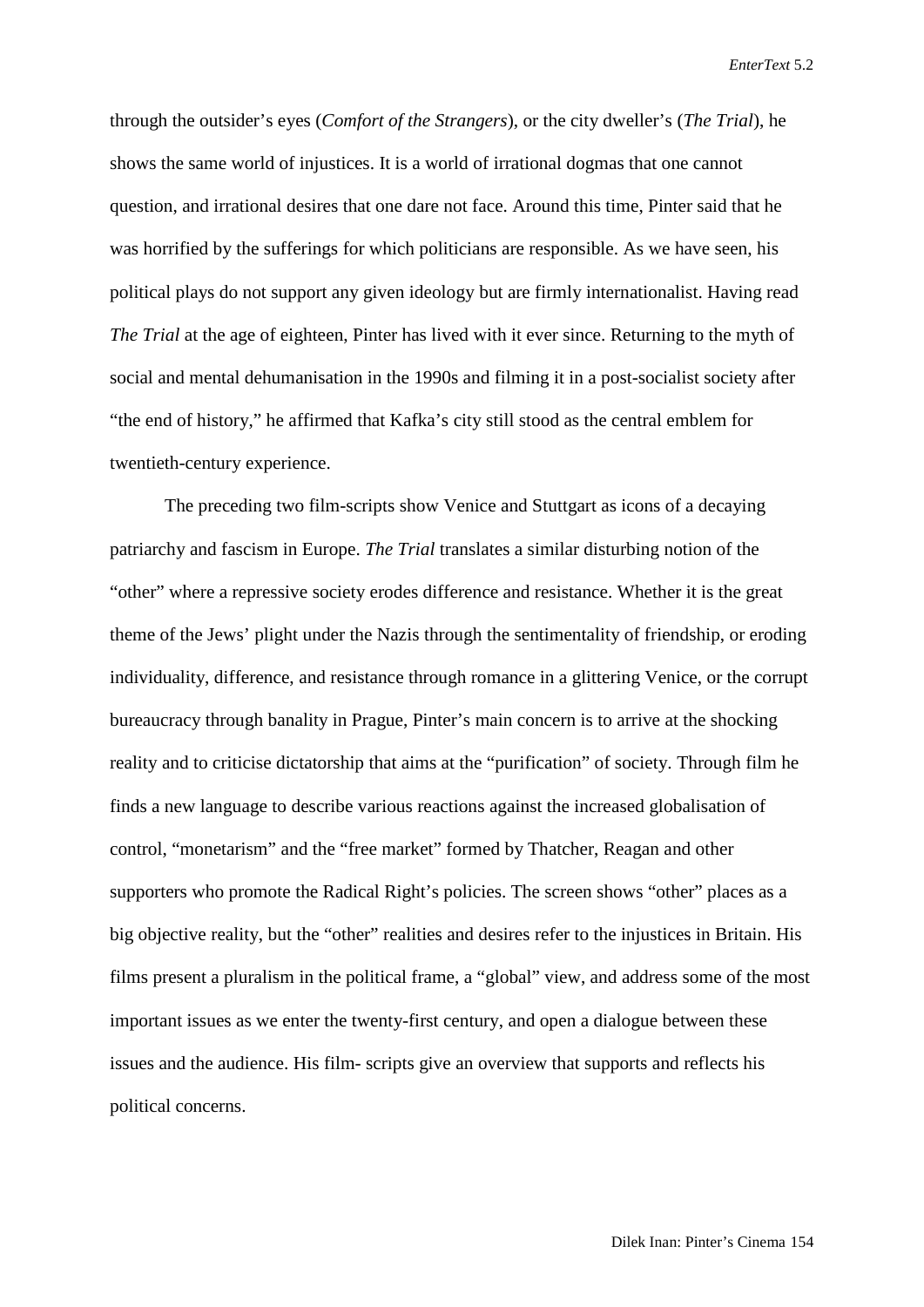#### **Notes**

<sup>1</sup> Stanley Vincent Longman, "Fixed, Floating and Fluid Stages" in James Redmond, ed., *Themes in Drama* vol.<br>9: *The Theatrical Space* (Cambridge: Cambridge University Press, 1987, 151-60), 151.

<sup>2</sup> Reunion, dir. Jerry Schatzberg, 1989, Pinter's screenplay adapted from Fred Uhlman, *Reunion* (London: Adam Books, 1971), published in Harold Pinter, *Reunion*, *The Comfort of Strangers and Other Screenplays* (London: Faber and Faber, 1990); *The Comfort of Strangers,* dir. Paul Schrader, 1990, Pinter's screenplay adapted from Ian McEwan, *The Comfort of Strangers* (London: Picador, 1982), published in Harold Pinter, *Reunion*, *The Comfort of Strangers and Other Screenplays* (London: Faber and Faber, 1990); *The Trial,* dir. David Jones, 1992, Pinter's screenplay adapted from Franz Kafka, *The Trial* (first published in Britain, 1935), in *The Complete Works: The Trial, America, The Castle, trans. Willa and Edwin Muir (London: Minerva, 1992), published as Harold Pinter, <i>The Trial (London: Faber and Faber, 1993)*. Inset pagination refers to these editions.

<sup>3</sup> Michael Ciment, "Expatriate" (*Film Comment* 25, 1989, 16-9), 16.<br>
<sup>4</sup> Ciment, "Visually Speaking: An Interview with Harold Pinter" (*Film Comment* 25, 1989, 20-22), 21.<br>
<sup>5</sup> Ibid., 22.<br>
<sup>7</sup> Ibid., 22.<br>
<sup>7</sup> Ibid., 22. and *Party Time*" (*Text and Presentation: Journal of the Comparative Drama Conference* 13, 1992, 25-30), 27.<br>
<sup>9</sup> Ciment, "Expatriate," 19.<br>
<sup>10</sup> Ciment, "Expatriate," 19.<br>
<sup>12</sup> Ciment, "Visually Speaking," 21.<br>
<sup>12</sup> Ibid

- 
- 
- 
- 

- 
- 
- 
- <sup>19</sup> Harlan Kennedy, "*The Comfort of Strangers*: Preview" (*Film Comment* 26.4, 1990, 53-56), 53.<br>
<sup>20</sup> Margaret Walters, "*The Comfort of Strangers*" (*Listener* 124, November 1990), 40.<br>
<sup>21</sup> Paul Schrader, "Making it
- 
- 
- 

metaphor for instability goes deeper even than the streets made of water. Built on centuries-old wooden piles, the city sits on strata of decaying history as if Venice were a rotten emblem for European culture itself" (*Film Comment* 26.4, 1990), 55.<br><sup>26</sup> Michael Billington, *The Life and Work of Harold Pinter* (London: Faber and Faber, 1996), 350.<br><sup>27</sup> "Pinter in Prague," *The Pinter Archive*, 110 - Box 69: Miscellaneous, Critiques, Comment

- 
- <sup>29</sup> Ibid., 5.<br><sup>30</sup> Ibid., 6.<br><sup>31</sup> From a hand-written letter by Pinter, *The Pinter Archive*, 110 Box 61.<br><sup>32</sup> Ibid.<br><sup>33</sup> Gussow, *Conversations*, December 1988, 73.<br><sup>35</sup> Gussow, *Conversations*, September 1993, 136.<br><sup></sup>
- 
- 
- 
- 
- 
- 
- 
- $39$  Ibid.

 $\overline{a}$